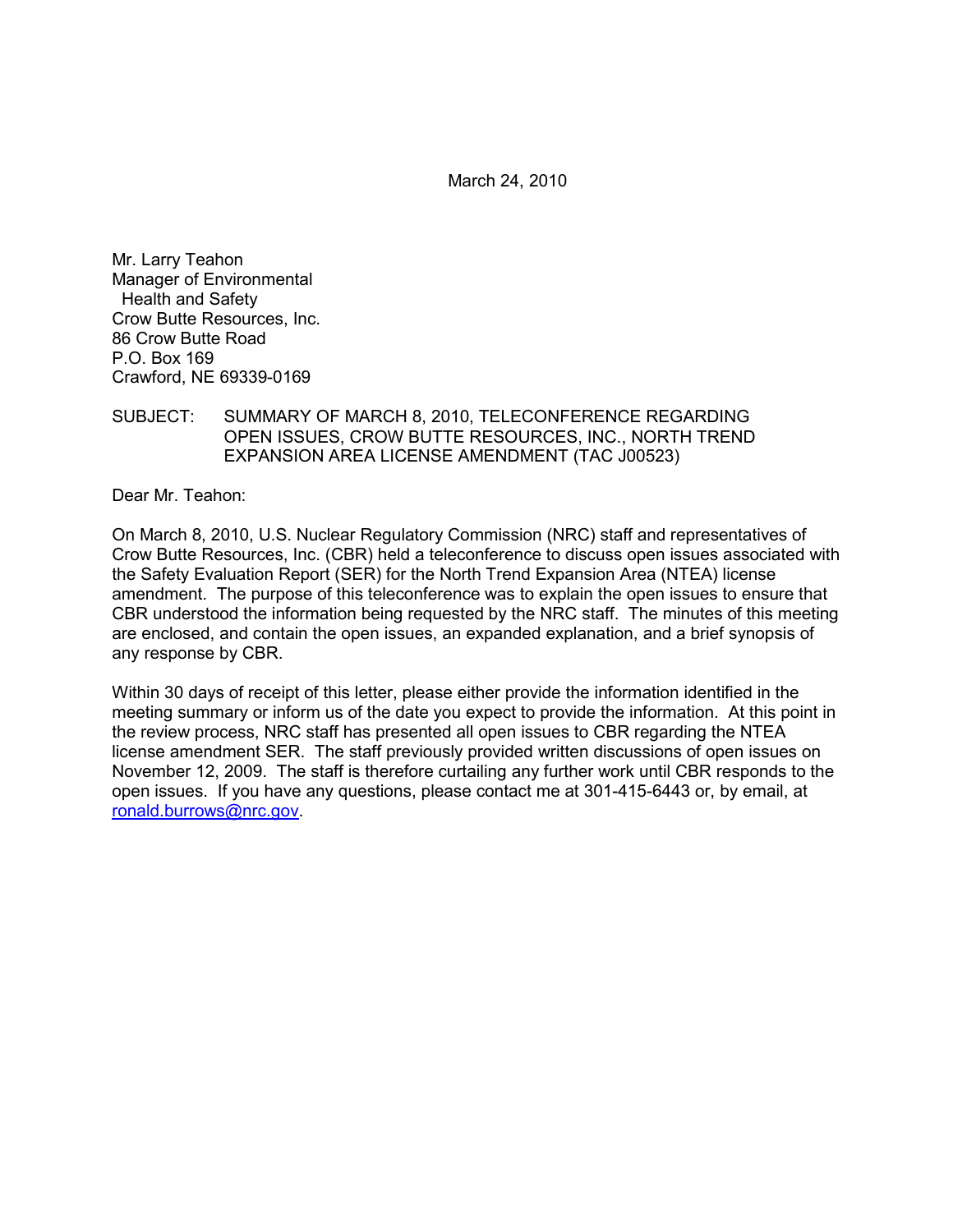L. Teahon 2

In accordance with 10 CFR 2.390 of the NRC's "Rules of Practice for Domestic Licensing Proceedings and Issuance of Orders," a copy of this letter will be available electronically for public inspection in the NRC Public Document Room or from the Publicly Available Records component of NRC's Agencywide Documents Access and Management System (ADAMS). ADAMS is accessible from the NRC Web site at http://www.nrc.gov/reading-rm/adams.html.

Sincerely,

#### **/RA/**

 Ronald A. Burrows, Project Manager Uranium Recovery Licensing Branch Decommissioning and Uranium Recovery Licensing Directorate Division of Waste Management and Environmental Protection Office of Federal and State Materials and Environmental Management Programs

Docket No. 40-8943

Enclosure: Meeting Summary

cc: Paul Goranson, CBR Michael Linder, NDE Meeting Attendees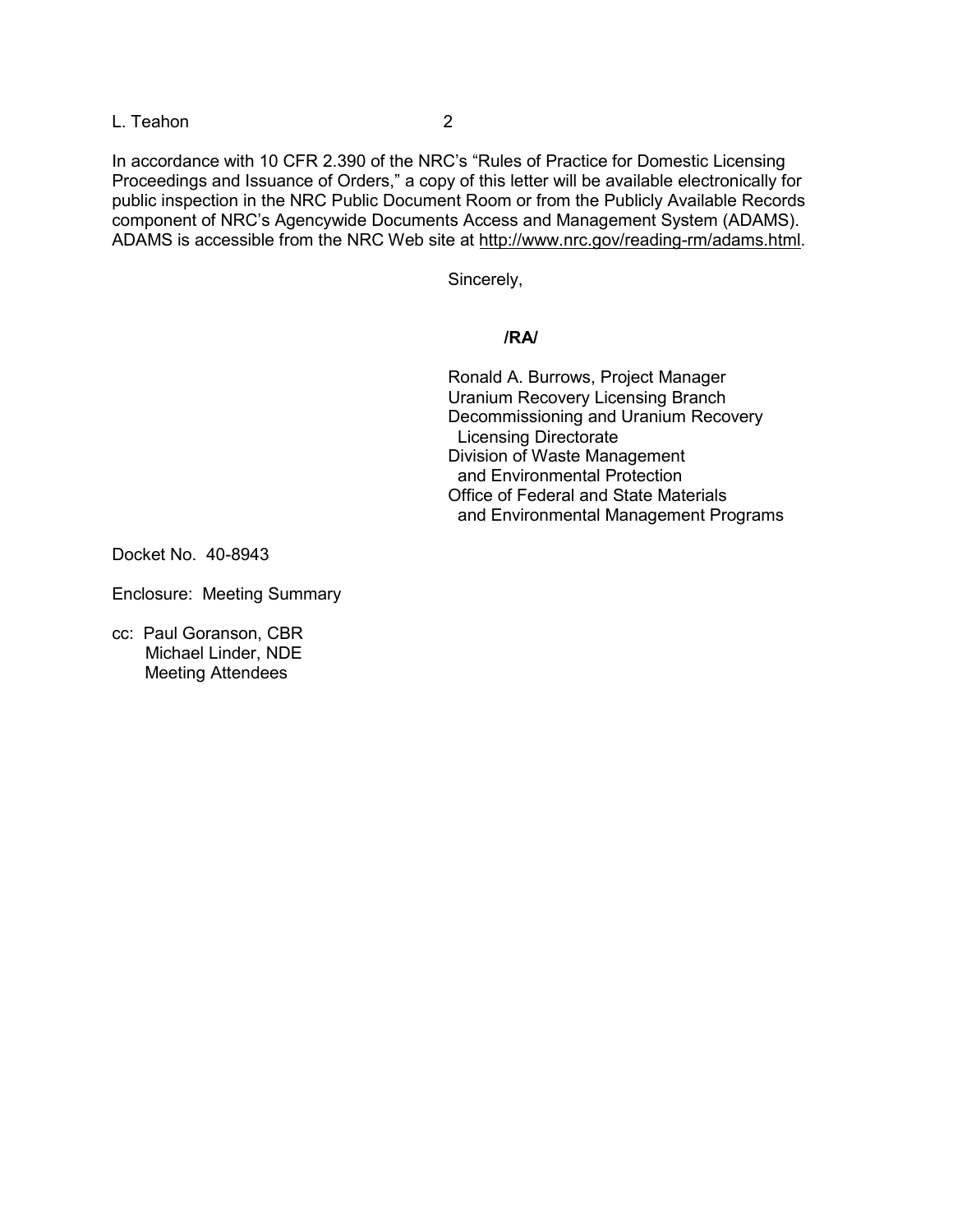L. Teahon 2

In accordance with 10 CFR 2.390 of the NRC's "Rules of Practice for Domestic Licensing Proceedings and Issuance of Orders," a copy of this letter will be available electronically for public inspection in the NRC Public Document Room or from the Publicly Available Records component of NRC's Agencywide Documents Access and Management System (ADAMS). ADAMS is accessible from the NRC Web site at http://www.nrc.gov/reading-rm/adams.html.

Sincerely,

 Ronald A. Burrows, Project Manager Uranium Recovery Licensing Branch Decommissioning and Uranium Recovery Licensing Directorate Division of Waste Management and Environmental Protection Office of Federal and State Materials and Environmental Management Programs

Docket No. 40-8943

Enclosure: Meeting Summary

cc: Paul Goranson, CBR Michael Linder, NDEQ Meeting Attendees

| <b>DISTRIBUTION:</b> |  |
|----------------------|--|
|                      |  |

JWhitten, RIV KMcConnell DOrlando BVonTill

**ML100680217** 

| Office               | <b>DWMEP</b>    | <b>DWMEP</b> | <b>DWMEP</b>           | <b>DWMEP</b>    | <b>DWMEP</b> | <b>DWMEP</b>    |
|----------------------|-----------------|--------------|------------------------|-----------------|--------------|-----------------|
| Name                 | <b>RBurrows</b> |              | TOxenberg   TLancaster | <b>BGarrett</b> | SCohen       | <b>RBurrows</b> |
| Date                 | 3/10/10         | 3/10/10      | 3/10/10                | 3/23/10         | 3/22/10      | 3/24/10         |
| AFFIAILL BEGABB CABY |                 |              |                        |                 |              |                 |

OFFICIAL RECORD COPY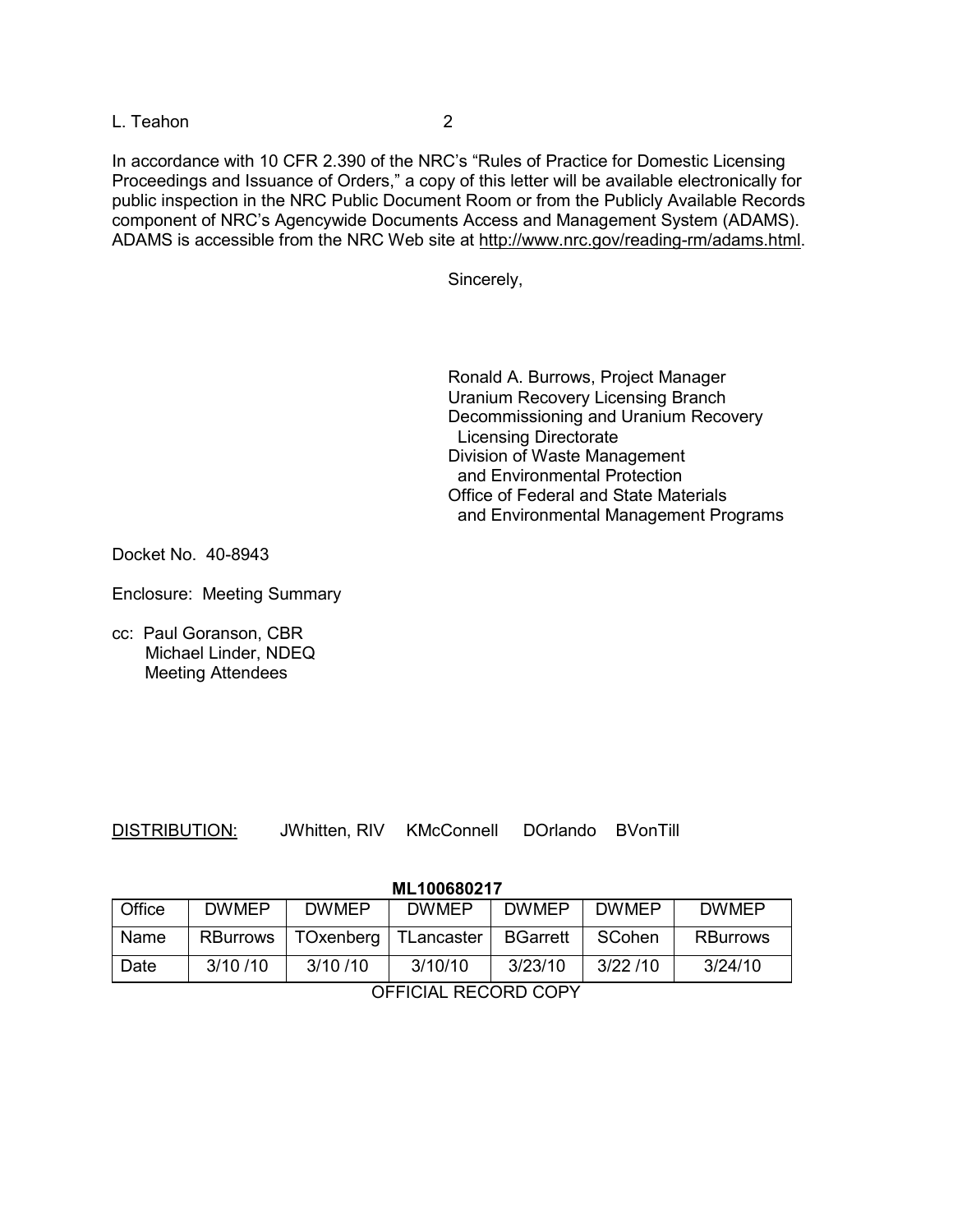# **MEETING SUMMARY**

DATE: March 8, 2010

TIME: 10:00 a.m. – 4:00 p.m.

PLACE: U.S. Nuclear Regulatory Commission (NRC) Two White Flint North Room T8C1 Rockville, Maryland

- PURPOSE: To discuss issues relating to Crow Butte Resources, Inc.'s (CBR's) North Trend Expansion Area (NTEA) in situ recovery (ISR) license amendment.
- ATTENDEES: SEE ATTACHED ATTENDEE LIST

BACKGROUND:

The purpose of this meeting was to discuss issues relating to CBR's NTEA ISR license amendment. The meeting was publicly noticed on the NRC webpage on February 24, 2010.

### DISCUSSION:

The teleconference started at 10:00 a.m. Eastern Time in Room T8C1. An opening statement was presented by Mr. Ronald A. Burrows, NRC. The meeting continued with a discussion of issues relating to CBR's NTEA ISR license amendment. Attached is a detailed summary of this discussion.

#### ACTIONS:

For individual actions associated with this teleconference, see the attached summary.

ATTACHMENTS:

- 1. Attendee List
- 2. Meeting Agenda
- 3. NRC and Crow Butte Resources, Inc. Detailed Discussion Summary

**Enclosure**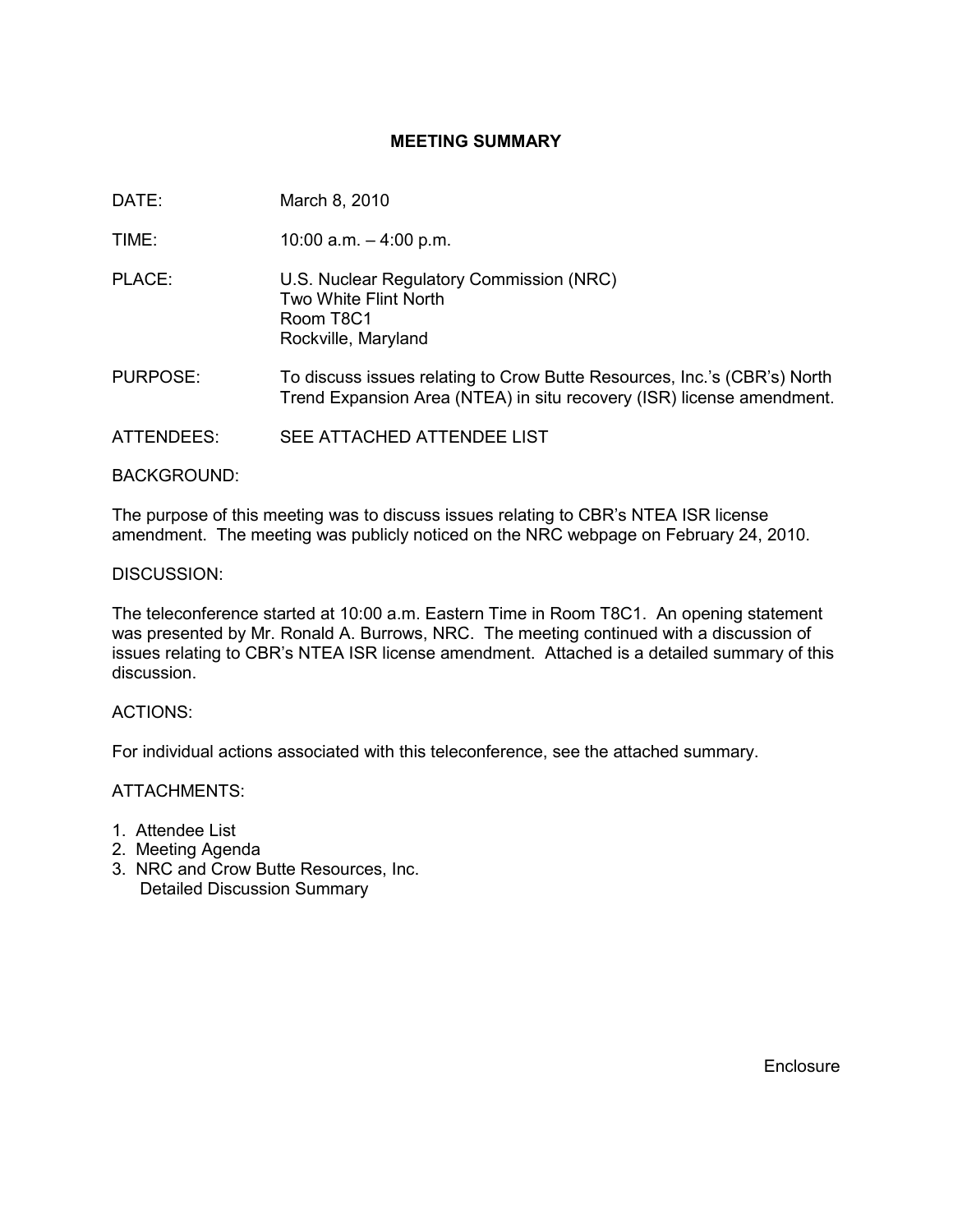# **MEETING ATTENDEES**

# March 8, 2010

# Teleconference to Discuss Issues Relating to North Trend Expansion Area ISR License **Amendment**

| <b>NAME</b>                    | <b>AFFLIATION</b>       | <b>PHONE NUMBER</b> | <b>EMAIL</b>             |
|--------------------------------|-------------------------|---------------------|--------------------------|
| Ron Burrows                    | <b>USNRC</b>            | 301-415-6443        | Ronald.Burrows@nrc.gov   |
| Stephen J. Cohen               | <b>USNRC</b>            | 301-415-7182        | Stephen.Cohen@nrc.gov    |
| Tom Lancaster                  | <b>USNRC</b>            | 301-415-6563        | Thomas.Lancaster@nrc.gov |
| Tanya Oxenberg                 | <b>USNRC</b>            | 301-415-6142        | Tanya.Oxenberg@nrc.gov   |
| John Saxton                    | <b>USNRC</b>            | 301-415-0697        | John.Saxton@nrc.gov      |
| Linda Gersey (via<br>phone)    | <b>USNRC</b>            |                     |                          |
| Larry Teahon (via<br>phone)    | <b>Cameco Resources</b> |                     |                          |
| Rhonda Grantham<br>(via phone) | <b>Cameco Resources</b> |                     |                          |
| Jim Stokey (via<br>phone       | <b>Cameco Resources</b> |                     |                          |
| Lee Snowhite (via<br>phone     | <b>Cameco Resources</b> |                     |                          |
| Joe Brister (via<br>phone)     | <b>Cameco Resources</b> |                     |                          |
| Tom Young (via<br>phone)       | <b>Cameco Resources</b> |                     |                          |
| Grace Dugan (via<br>phone      |                         |                     |                          |
| Sarah Fields (via<br>phone)    | <b>Uranium Watch</b>    |                     |                          |
| David Frankel (via<br>phone)   |                         |                     |                          |

Attachment 1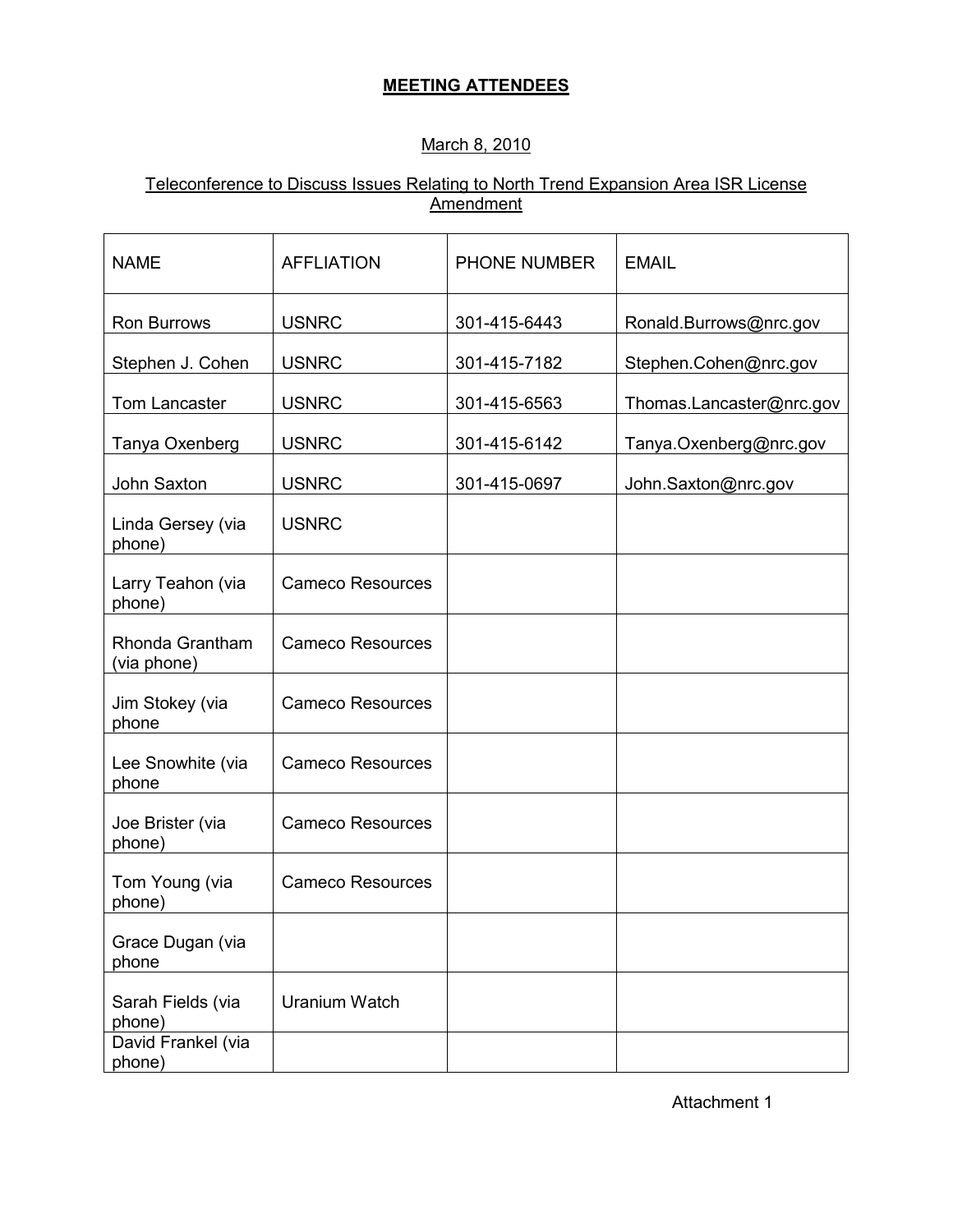# **MEETING AGENDA**

### Crow Butte Resources, Inc. / North Trend Expansion Area March 8, 2010

MEETING PURPOSE: Teleconference to Discuss Issues Relating to North Trend Expansion Area ISR License Amendment.

MEETING PROCESS:

| Time       | <u>Topic</u>                                                              | Lead      |
|------------|---------------------------------------------------------------------------|-----------|
| 10:00 a.m. | <b>Introductions</b>                                                      | All       |
|            | Discussion of Process and Restoration Issues<br>(list of issues attached) | All       |
|            | Break for lunch                                                           | All       |
|            | Discussion of Radiological Issues<br>(partial list of issues attached)    | All       |
|            | Discussion of Miscellaneous Issues<br>(list of issues attached)           | All       |
|            | Additional Issues as time allows<br>(if needed)                           | All       |
|            | Summary of Action Items                                                   | Moderator |
|            | <b>Public Comment/Questions</b>                                           | Moderator |
| 4:00 p.m.  | Adjourn                                                                   |           |

Attachment 2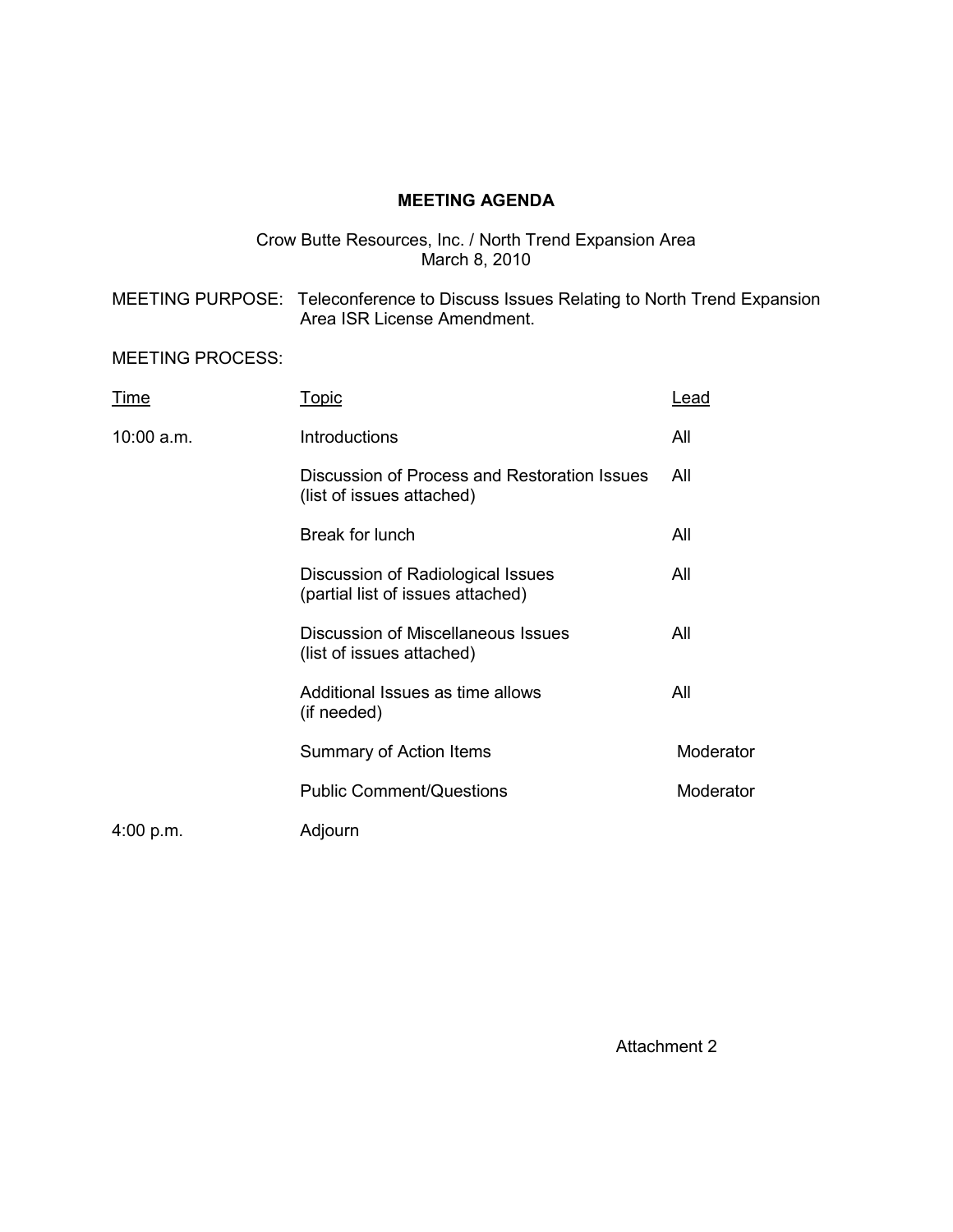## Process and Restoration Issues Crow Butte Resources, Inc. / North Trend Expansion Area March 8, 2010

### **Open Issues**

- 1. Confirmation of backup disposal capacity.
- 2. Confirm that a minimum of six sample locations will be used to establish baseline values for a wellfield.
- 3. Reporting for excursion corrective actions.
- 4. Confirm that the liquid disposal capacity is adequate.
- 5. Justification for not including the complete list of parameters from NUREG-1569 in restoration plan.
- 6. Confirm that any proposed ACL must be approved by NRC and not through the SERP process.
- 7. Commit to hydraulic control from start of production to stabilization.
- 8. Confirm that the stabilization period will be sufficient to determine restoration success.
- 9. Include corrective actions during stabilization.
- 10. Provide techniques for statistical trend analysis of stability data.
- 11. Correct pore volume calculations; provide flare factors.
- 12. Comment on the applicability of restoration analogues to the proposed larger wellfields.
- 13. Document sampling procedures/analysis to establish that restoration goals are met.
- 14. Acknowledge that NRC will not use the restoration goal of average plus two standard deviations.

#### **Administrative Items**

- 1. Incorrect flow arrow direction on Figure 6.1-1.
- 2. Carbon dioxide in the lixiviant composition.
- 3. Calculation of the UCL.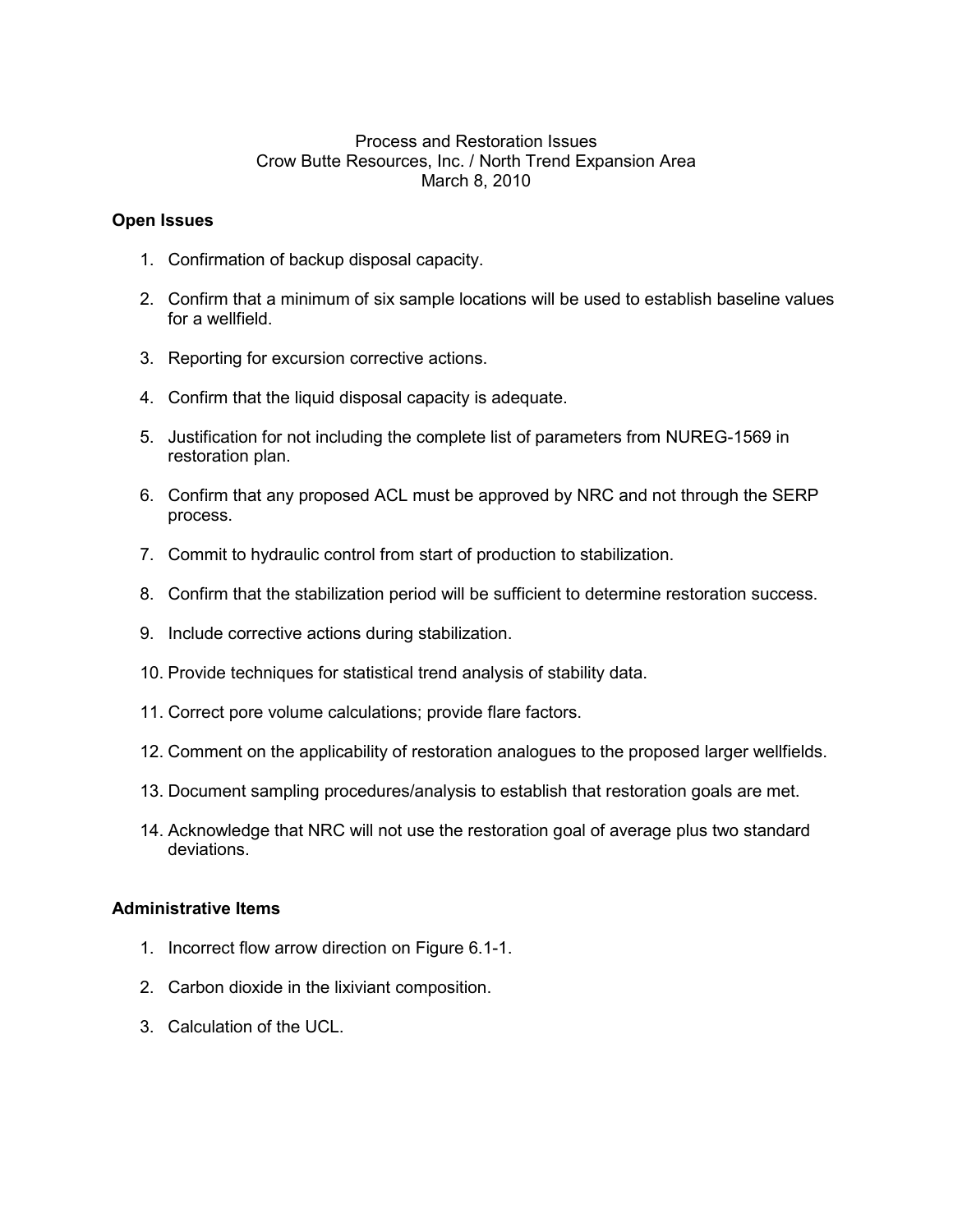### Radiological Issues Crow Butte Resources, Inc. / North Trend Expansion Area March 8, 2010

## **Open Issues:**

- 1. Justification for radon release rates from the wellfield, resin transfer and venting, and plant vent.
- 2. Please provide details on how radon progeny will be factored into determining compliance with 10 CFR 20.1301/1302 during operations.
- 3. CBR has not addressed the potential for beta exposure and surveys for beta radioactivity resulting from spills or maintenance activities.
- 4. CBR has not addressed the potential for beta exposure and surveys for beta radioactivity resulting from spills or maintenance activities.
- 5. CBR has not provided technical basis for using Class D for natural U as an inhalation class.

### **Confirmatory Items**

- 1. Is the LLD of U in air 5E-11 (0.00000000005) or 8.35E-5?
- 2. Verify that the As Low As Is Reasonably Achievable ALARA program includes a commitment to minimize exposures to the public (e.g. ALARA goals).

## **Administrative Items**

- 1. Use consistent notation (5 x 10-11 or 5E-11 (e.g. 0.00000000005) vs. 5*e*-11 (e.g. 8.35E-5))
- 2. Compliance with §20.1208 for declared pregnant women.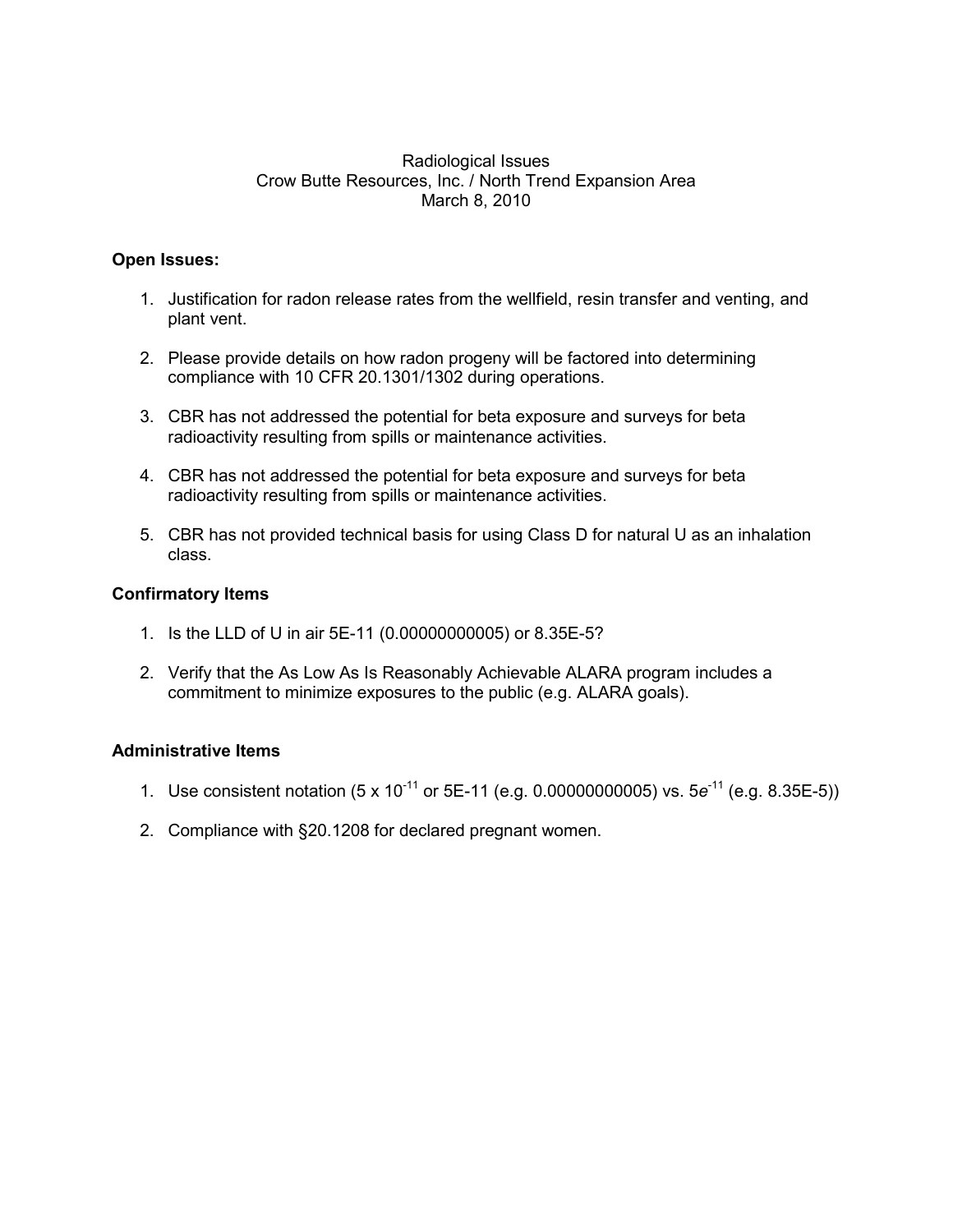# Miscellaneous Issues Crow Butte Resources, Inc. / North Trend Expansion Area March 8, 2010

# **Quality Assurance - Non-radiological Monitoring**

## Open Issues:

- 1. Confirm non-radiological quality assurance program.
- 2. Document the organizational structure and responsibilities of managerial and operational staff for the non-radiological QA/QC program.
- 3. Confirm specifications of personnel qualifications.
- 4. Document written procedures for the non-radiological monitoring program activities.
- 5. Document records management.
- 6. Document quality control program.
- 7. Document non-radiological data verification and validation.
- 8. Document QA/QC program assessments and audits.
- 9. Document QA/QC preventive and corrective actions.

#### **Management Programs**

#### Open Issues:

- 1. Delegation of survey responsibilities to designated personnel.
- 2. Weekly inspections.

#### Confirmatory Items:

1. Health Physics training for designated personnel.

#### **Accidents**

#### Open Issues:

- 1. Actions and equipment to stop major tank or pipe failure.
- 2. Procedures in the event of wildfire encroachment.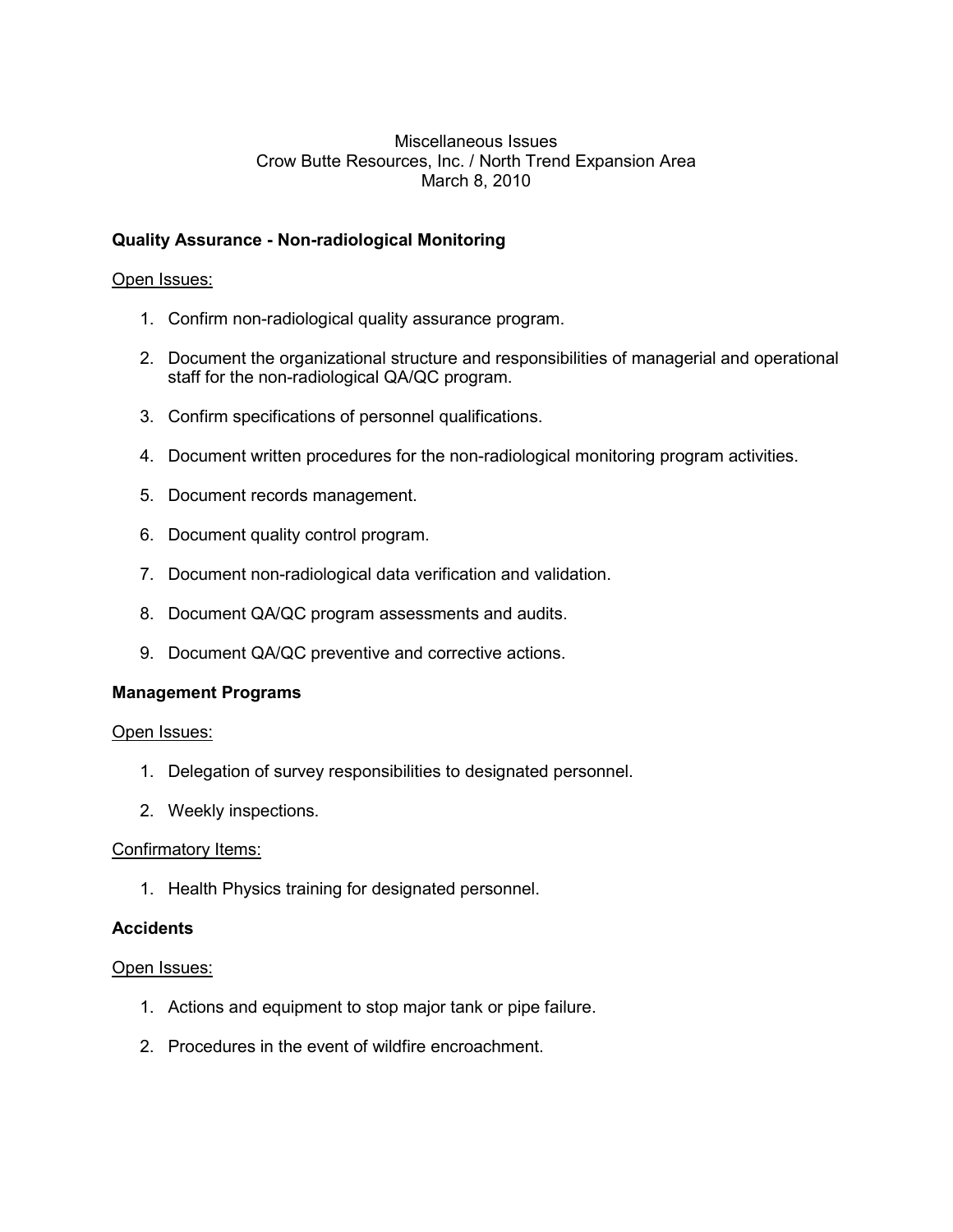# **NRC and Crow Butte Resources Inc.'s Detailed Discussion Summary**

### **Process and Restoration**

#### **I. Open Issues**

1. Confirmation of backup disposal capacity.

Background: In Section 3.1.5 of the Technical Report (TR), CBR stated that the production bleed waste stream will be managed by a combination of evaporation pond and deep disposal well injection, both of which will be constructed at the North Trend Satellite Plant. However, in Section 4.2.1.1.2 of the TR, CBR stated that pond design and specifications are currently not available and will be submitted to the NRC in a license amendment application prior to pond construction. Based on this statement, NRC staff is uncertain whether ponds or a backup disposal capacity will be operational at the initiation of the production.

CBR stated that the exact number and capacity of the ponds will depend upon the results of the determination of the performance of the deep disposal well as far as waste water disposal rate. In addition, final pond design cannot be completed until completion of the site geotechnical assessment, which is currently not available.

Needed: To backup deep well disposal, confirm that additional liquid disposal capacity (e.g., evaporation ponds) will be operational at the commencement of production.

 Response: We previously discussed this issue, and they understand the current license has conditions. The review of the capacity would be addressed when we get the amendment. The staff acknowledges that the response resolves this open issue.

2. Confirm that a minimum of six samples will be used to establish baseline values for a wellfield.

Background: In Section 6.1.3.1 of the TR, CBR indicated that baseline restoration wells in a mine unit will be minimally one well per four acres. Section 5.7.8.3 of NUREG-1569 guidance states that an acceptable set should include at least one well per acre. However, for large wellfields, it may not be practical to sample one well per acre but the sampling density should be sufficient to provide an adequate statistical population. As a general guidance, at least six samples are required to achieve a specific degree of confidence and in no case should the sampling density be less than one well per four acres. The staff is uncertain about the number of samples to be collected for the baseline restoration well network for a mine unit because CBR did not provide that information directly.

Attachment 3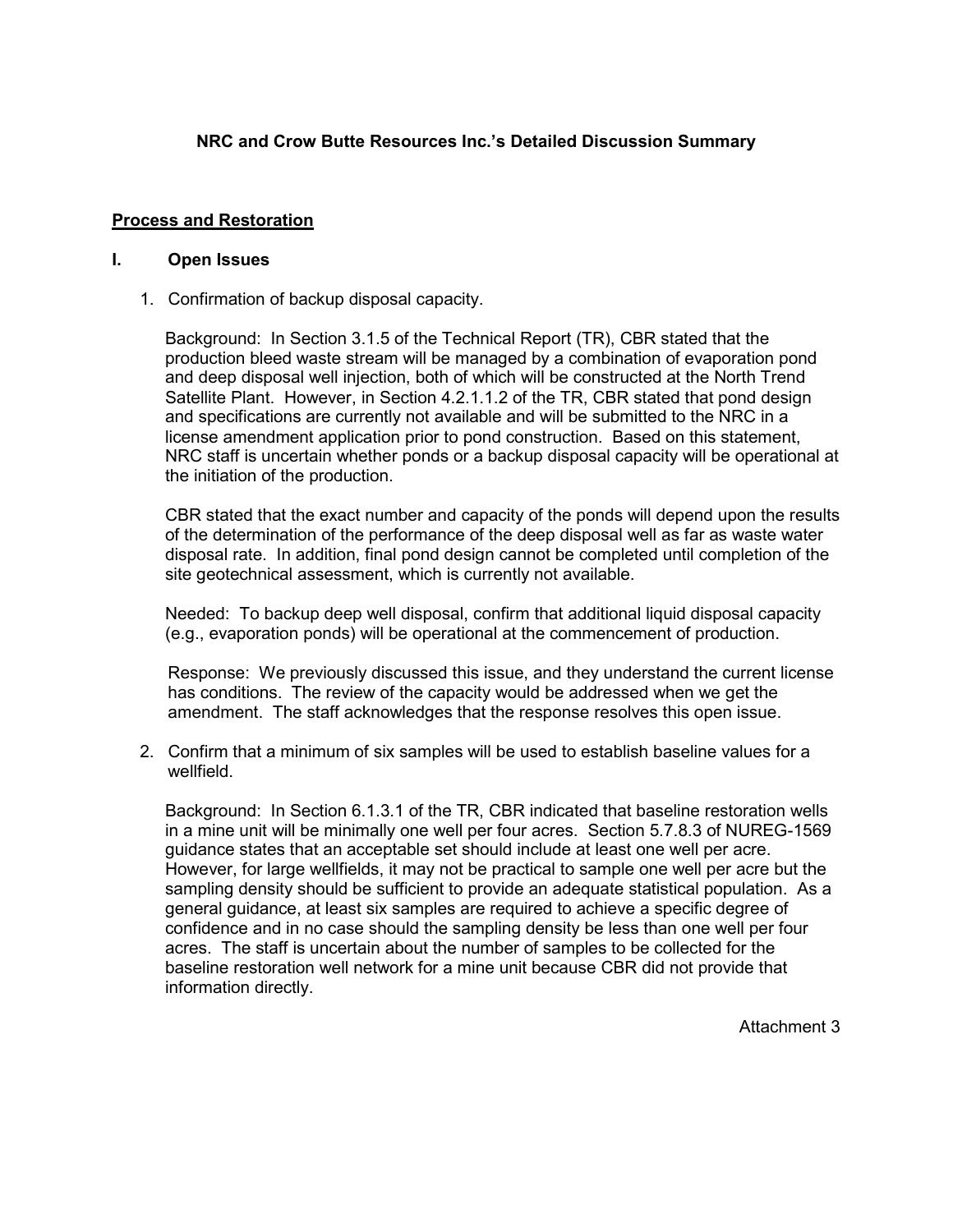Needed: CBR needs to confirm that the proposed set of samples will provide statistically significant data.

Response: CBR agreed with a minimum of six wells and will correct the application.

3. Reporting of excursion corrective actions.

Consistent with Section 5.7.8.3 of NUREG-1569, if wells are still on excursion status when an excursion corrective action report is submitted, the report must also contain a schedule for submittal of future reports, which describe the excursion event, corrective actions taken, and results obtained. In the case of a vertical excursion, the report must contain a projected date when characterization of the extent of the vertical excursion would be completed. CBR has not provided sufficient information consistent with the above-referenced guidance.

Needed: CBR should commit to the above-referenced reporting for excursion corrective actions consistent with NUREG-1569, Section 5.7.8.3, or provide justification for an alternate proposal.

Response: CBR agreed to add that language in the application.

4. Confirm that the liquid disposal capacity is adequate.

Background: CBR provided conflicting or lacking information on rates of liquid waste effluent generated during restoration and the corresponding disposal capacity. CBR estimated that the maximum bleed during operations was 1.5 percent of the proposed production capacity of 4,500 gallons per minute (gpm) yielding 67.5 gpm of fluids that may require disposal. In Section 4 of the application, CBR indicated that the brine from the treatment steps will require disposal but that the only consumptive use would be the bleed. On page 3.1-20 of the application, CBR used an average rate of 50 gpm to determine the long-term drawdown. This value is lower than the bleed during operations and likely does not include consumptive use during restoration. CBR did not provide rates attributed to restoration. Consequently, staff cannot determine whether or not the liquid disposal capacity is sufficient for waste generated during restoration treatment in accordance with guidance in NUREG-1569, Section 6.1.2.

Needed: CBR needs to provide staff with estimates of the liquid effluent rates during restoration.

Response: CBR agreed to provide the information.

5. Justification for not including the complete list of parameters from NUREG-1569 in restoration plan.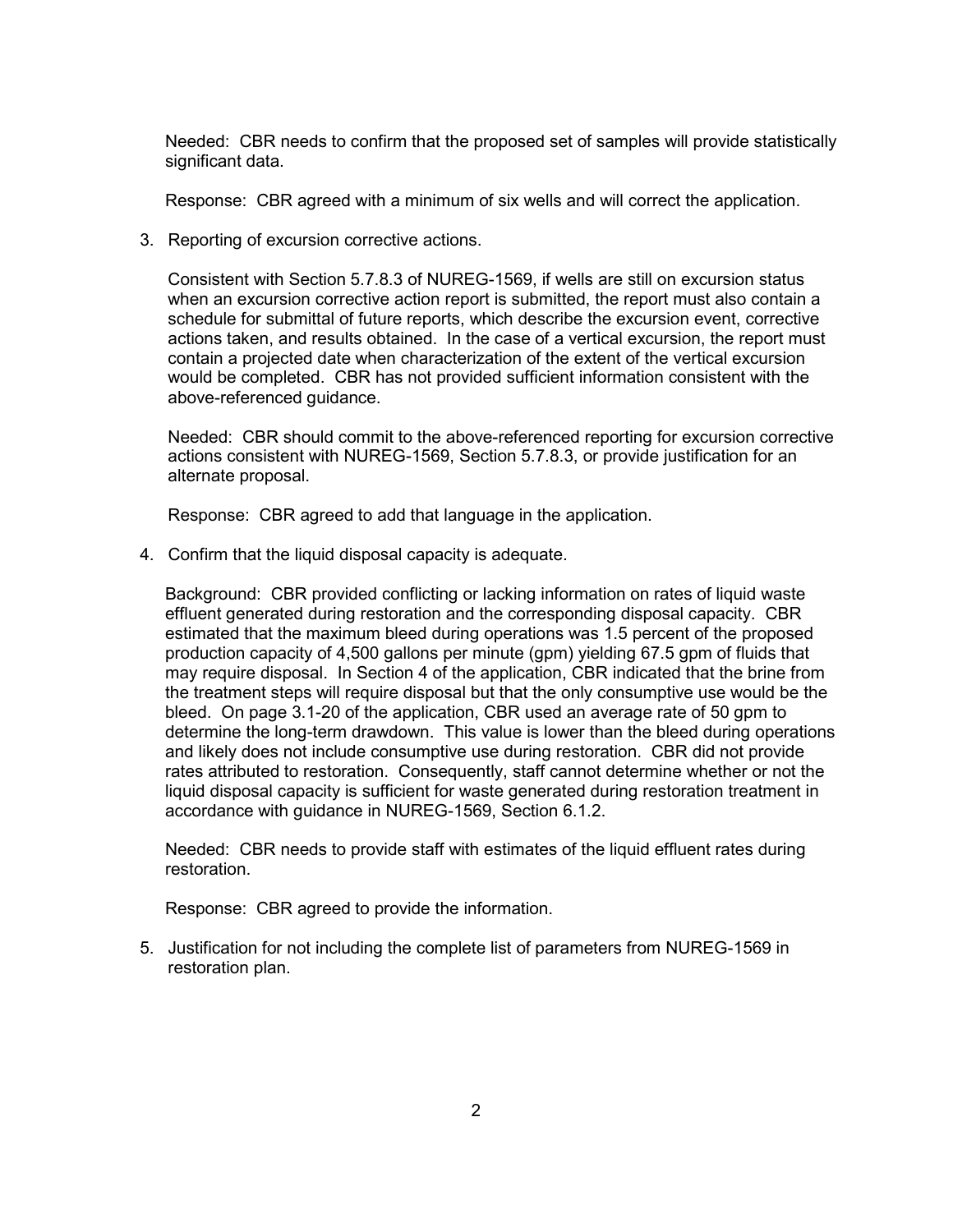Background:CBR proposed a list of parameters to be included in the baseline water quality analyses based on NDEQ restoration standards. The list is fairly comprehensive but does not include all typical baseline indicators listed in NUREG-1569. Staff notes that sufficient justification is not provided for the absence of boron, chromium, alkalinity, and specific conductivity. Staff is aware that the proposed list is derived from that used at the existing facility. However, CBR did not provide a justification for the reduced list.

Needed: CBR should provide a justification for not including the selected parameters in the baseline water quality analyses.

 Response: Samples for the parameters were collected at the existing site. CBR can add it to the NTEA list.

6. Acknowledge any proposed ACL must be approved by NRC and not through the SERP process.

Background: In Section 6.1.3.2, CBR included an analysis for determining the NDEQ groundwater restoration standard for a mine unit. Furthermore, CBR stated that the SERP process will be used to establish restoration standards. The staff notes that the NDEQ analysis is not a substitute for an analysis of an ACL. The analysis for an ACL must consider factors listed under Criterion 5B(6) of Appendix A, 10 CFR Part 40. Furthermore, establishment of an ACL cannot be accomplished through the SERP process, but requires consideration and approval by NRC in accordance with Criterion 5B(5)(c) of Appendix A, 10 CFR Part 40.

Needed: CBR needs to acknowledge that secondary restoration goals will be an ACL and that NRC needs to approve any ACL.

Response: The SERP reference in this section refers to initial set up wellfield and the initial limits, not for any alternate standards. The staff acknowledges that the response resolves this open issue.

7. Commit to hydraulic control from start of production to stabilization.

Background: CBR committed to maintaining a hydrologic bleed during extraction and until restoration is complete to prevent the lateral migration of lixiviant. The intent is consistent with staff's goal, but to clarify the understanding, the staff requests that CBR includes a statement that the hydraulic control will be maintained should the mine unit be placed on standby status (no production) after the first injection of lixiviant until stabilization and that the control will be sufficient to maintain an inward gradient at all times.

Needed: CBR needs to include a statement in the TR that the hydraulic control will be maintained throughout the life of the wellfield.

Response: CBR asked if that is how it's stated in the application. After re-reading the passage, the staff stated that the language should include the term "standby." CBR agreed to add the language.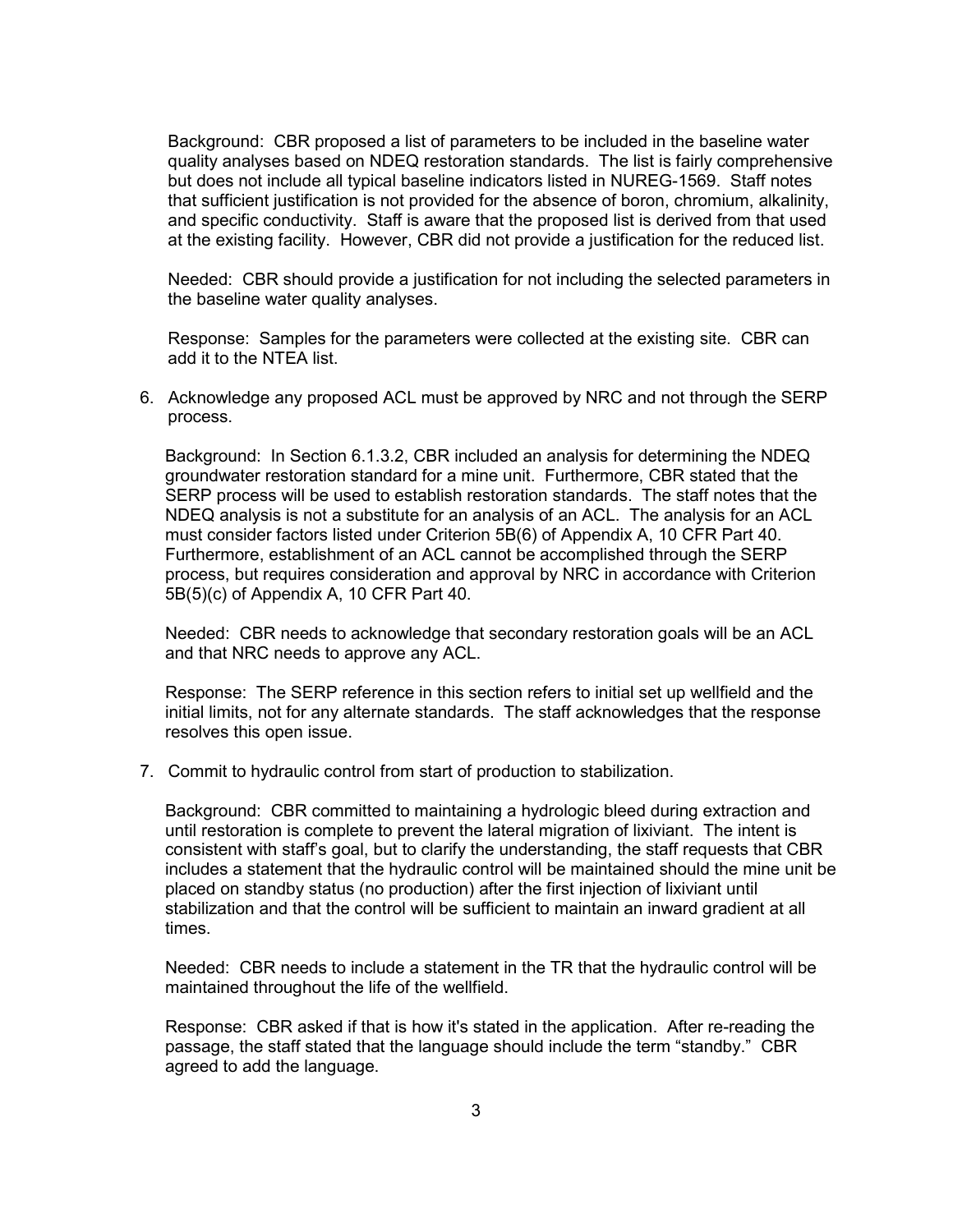8. Confirm that the stabilization period will be sufficient to determine restoration success.

Background: CBR stated that the existing facility's Class III permit requires a minimum 6-month period for stability monitoring to demonstrate the success of restoration activities. Based on historical data, CBR noted that the 6 months may not be sufficient time to assure stability for all monitored constituents and that the monitoring may continue beyond the proposed 6 months. CBR stated that the stability monitoring will conclude when the restoration goals on a mine unit average for the monitored constituents are met and there is an absence of significant increasing trends. At the end of the stabilization process, a request will be made to NDEQ for acceptance. NDEQ would accept the restoration, extend the stabilization period or require further restoration. CBR proposed monthly sampling for 6 months for all restoration parameters at the designated restoration wells and any monitoring wells which had been on excursion status during operations.

NUREG-1569 does not provide specific guidance on the requirements for a stability monitoring program. NUREG-1569 does state that the purpose of a stability monitoring program is to ensure that chemical species of concern do not increase in concentration subsequent to restoration and that CBR should specify the length of time that stability monitoring will be conducted, the number of wells to be monitored, the chemical indicators to be monitored, and the monitoring frequency. CBR has provided the latter information, but NUREG-1569 indicates that staff's review should evaluate the ability of the post-reclamation stability monitoring program to verify successful restoration.

The staff's evaluation indicates that the information provided is not sufficient. While the proposed monthly sampling may provide an adequate number of samples for a statistically significant trend analysis, the proposed length of time for the stability monitoring may not be sufficient as noted by CBR. Based on staff's review of historical stability monitoring data for various ISR facilities, a minimum of four quarterly samples is required to verify a successful restoration.

Needed: CBR needs to provide sufficient information for the staff to conclude that the stability monitoring program is sufficient to demonstrate a successful restoration.

Response: CBR stated that it included a minimum of 6 months monitoring. Staff stated that 4 quarters is more appropriate and that justification for something less would be required. CBR acknowledged the question.

9. Include corrective actions during stabilization.

Background: CBR did not describe how it will address corrective action at wells that are on excursion during the restoration and restoration stability monitoring period. This requirement is similar to guidance in Section 5.7.8.3 (5) of NUREG-1569 for corrective actions in the excursion monitoring operational procedures.

Needed: CBR needs to document corrective actions for excursions during restoration and stabilization.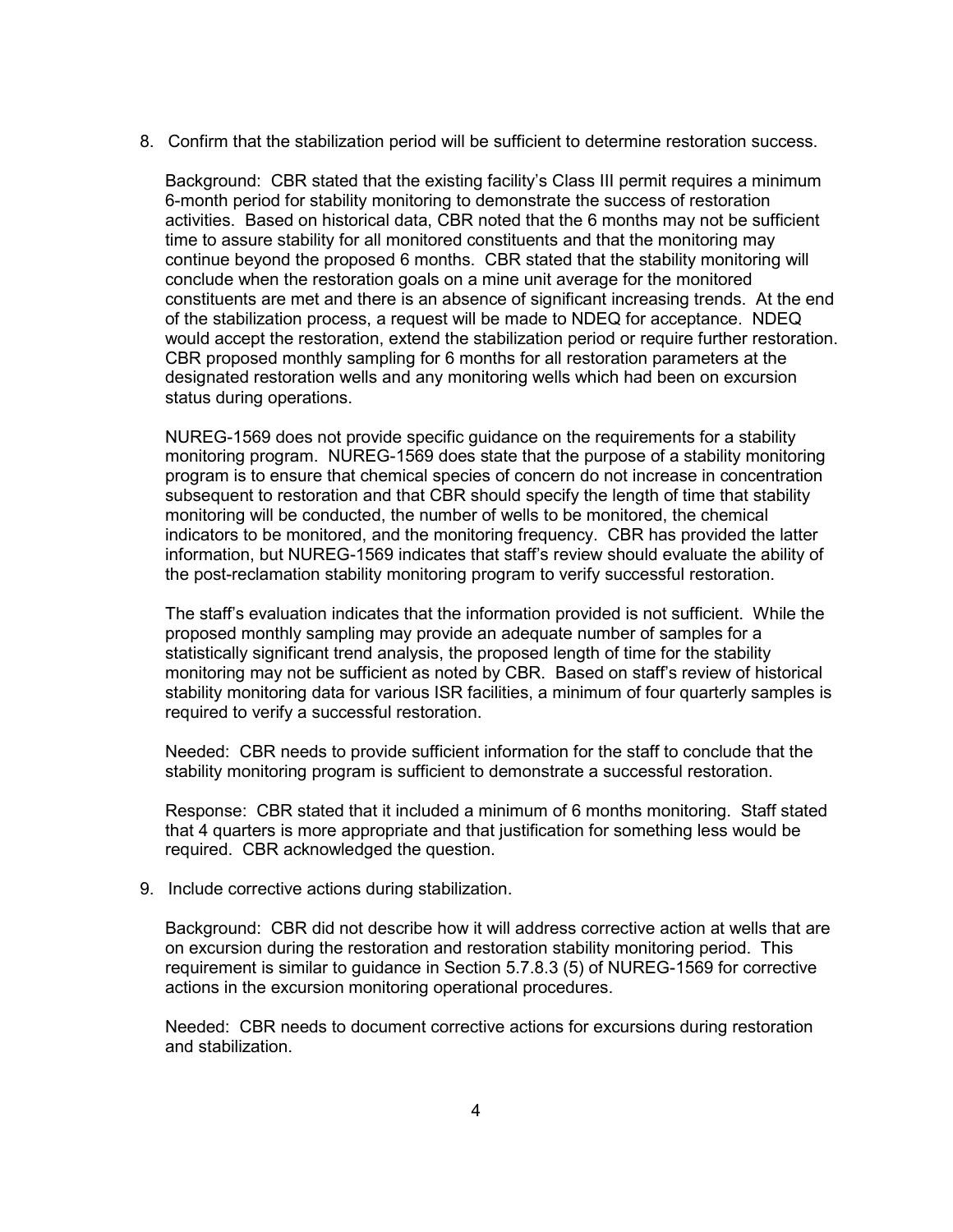Response: That would not happen at a restoration unit, but would happen in operating. Staff stated that it could happen and would want some language in application to address. CBR agreed.

10. Provide techniques for statistical trend analysis of stability data.

Background: CBR stated that restoration will be deemed complete if the restoration values for all wells are maintained during the stabilization period with no significant increasing trends. CBR did not provide a description of how stability trends will be evaluated statistically or otherwise, or describe what actions would be taken if trends are determined to be significantly increasing. NRC staff requests that CBR provide this information. In addition, the staff notes that the statistically significant analyses should not only be applicable to trend analysis, but also an analysis of hot spots should the wellfield average be used to determine that restoration has been accomplished.

Needed: CBR needs to document statistical analyses that may be used to establish statistically significant trends.

Response: Acknowledged the comment.

11. Correct pore volume calculations; provide flare factors.

Background: CBR provided an estimate of the volume of water associated with the total pore volume (PV) of all wellfields within the proposed licensed area. The total reported PV is 133,268,000 gallons based on a calculated aerial extent of the wellfields of 30,636,400 square feet, thickness of 15 feet, and a porosity of 29 percent. Source or location of the information to verify the estimates was not identified in the application. In addition, the information may be in error. For example, the unit of gallons for the reported total PV is incorrect as the unit should be cubic feet (30,636,400 feet<sup>2</sup> x 15 feet x 0.29). In addition, CBR did not address any flare factors in the application and whether or not the proposed restoration methods are based on flare factors.

Needed: CBR needs to correct the PV estimate, provide sources of the data, and provide an estimate of the PV for at least the first mine unit.

Response: Acknowledged the comment.

#### 12. Comment on the applicability of restoration analogues to the proposed larger wellfields.

Background: Using the values listed in the application and the proposed nine mine units, the average area per mine unit is estimated at approximately 78 acres. The staff notes that the approved restoration analogue in the application was for a mine unit that was only 9.3 acres. The staff is concerned about the applicability of the restoration analogue to a much larger mine unit. In addition, the large mine units have large PVs, which has implications on the schedule and liquid waste disposal capacity (see Sections 6.1.9 and 6.1.10).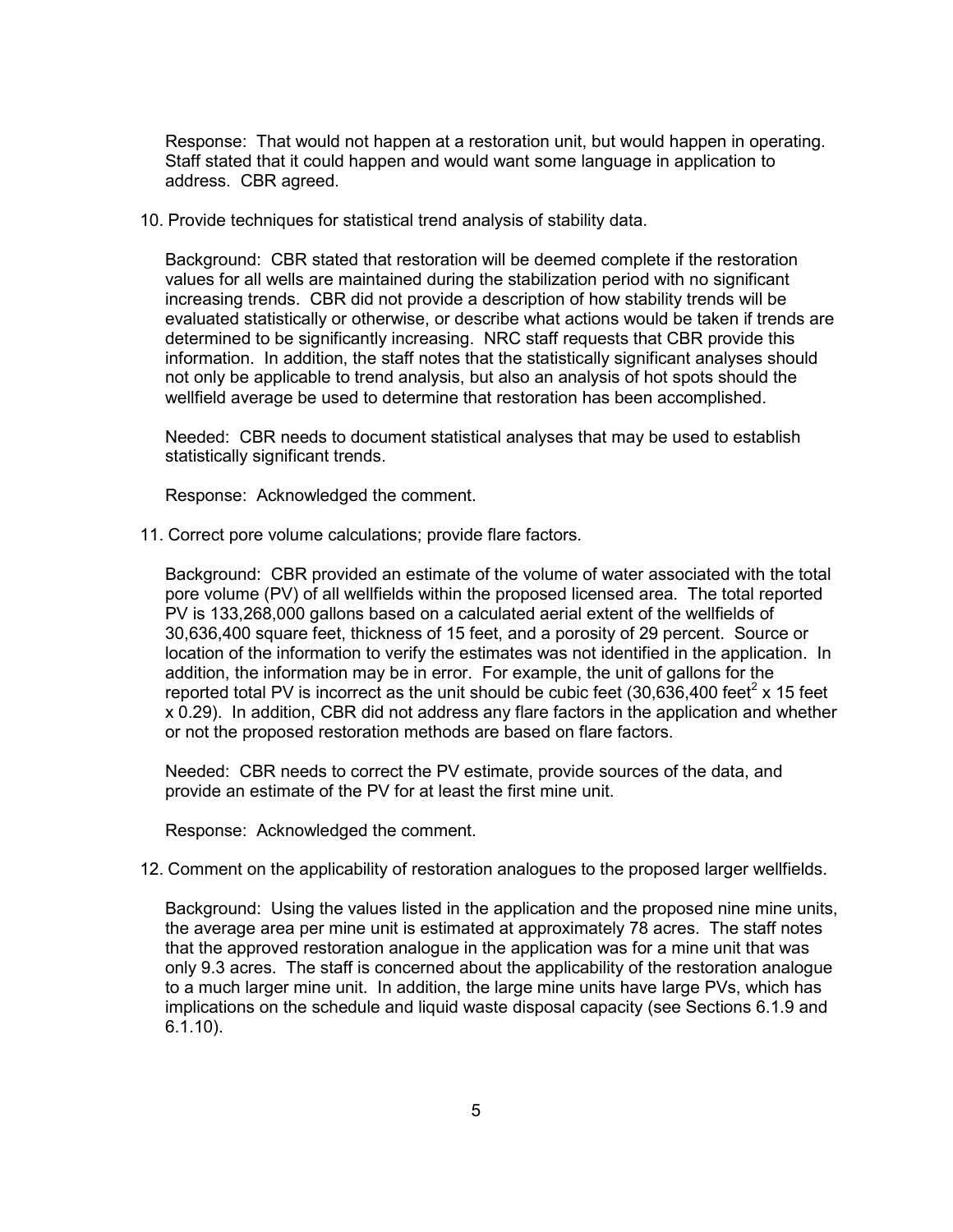Needed: CBR needs to comment on the size of the proposed mine units and applicability of the analogue to those units.

Response: Acknowledged the comment.

13. Document sampling procedures/analysis to establish that restoration goals are met.

Background: CBR reported that monitoring will be performed daily, weekly, and monthly at selected wells to track the restoration progress. CBR proposes to sample all monitoring wells at the end of the active restoration phase for parameters listed in Table 6.1-1 of the application. CBR did not provide a description of the monitoring procedures to be used during restoration, including sampling density, parameters, and frequency to substantiate that restoration progress. NUREG-1569 guidance suggests that CBR may reduce the parameter list and monitoring wells to monitor restoration progress. However, without any information on the proposed plan, the staff cannot fully evaluate whether or not the program is adequate.

Needed: CBR needs to document the monitoring program during restoration.

Response: Acknowledged the comment.

14. Acknowledge that NRC staff will not use the restoration goal of average plus two standard deviations.

Background: In Section 6.1.3.2, CBR indicated that the restoration goal for a specific parameter is the mine unit baseline average plus two standard deviations if the baseline concentration exceeds the applicable MCL. Section 6.1.3 of NUREG-1569 indicates that CBR has the option of determining numeric restoration limits for each parameter on a well-by-well basis or as a statistical average applied over the entire wellfield. The staff is aware that the plus two standard deviations have been used to establish restoration goals for the wellfields at the existing facility. Based on data for the existing facility, the parameters which this policy affects typically are sulfate, uranium, and radium. In addition to the noted discrepancy with NUREG-1569, staff's concern about this policy is twofold. First, what is the effect should the MCL be modified during the active life of the wellfield (e.g., uranium)? Second, the mean and standard deviation values for a parameter may suggest that the sample population was not normally distributed.

Needed: CBR will have to note that NRC's review of the restoration report will be based on the mean value using the wellfield average. CBR will have to justify any additional site-specific statistical analysis to support any restoration.

Response: Stated that the language is in the license in10.3C. The open issue has been resolved and will be deleted.

#### **II. Confirmatory Items**

No confirmatory items for this issue.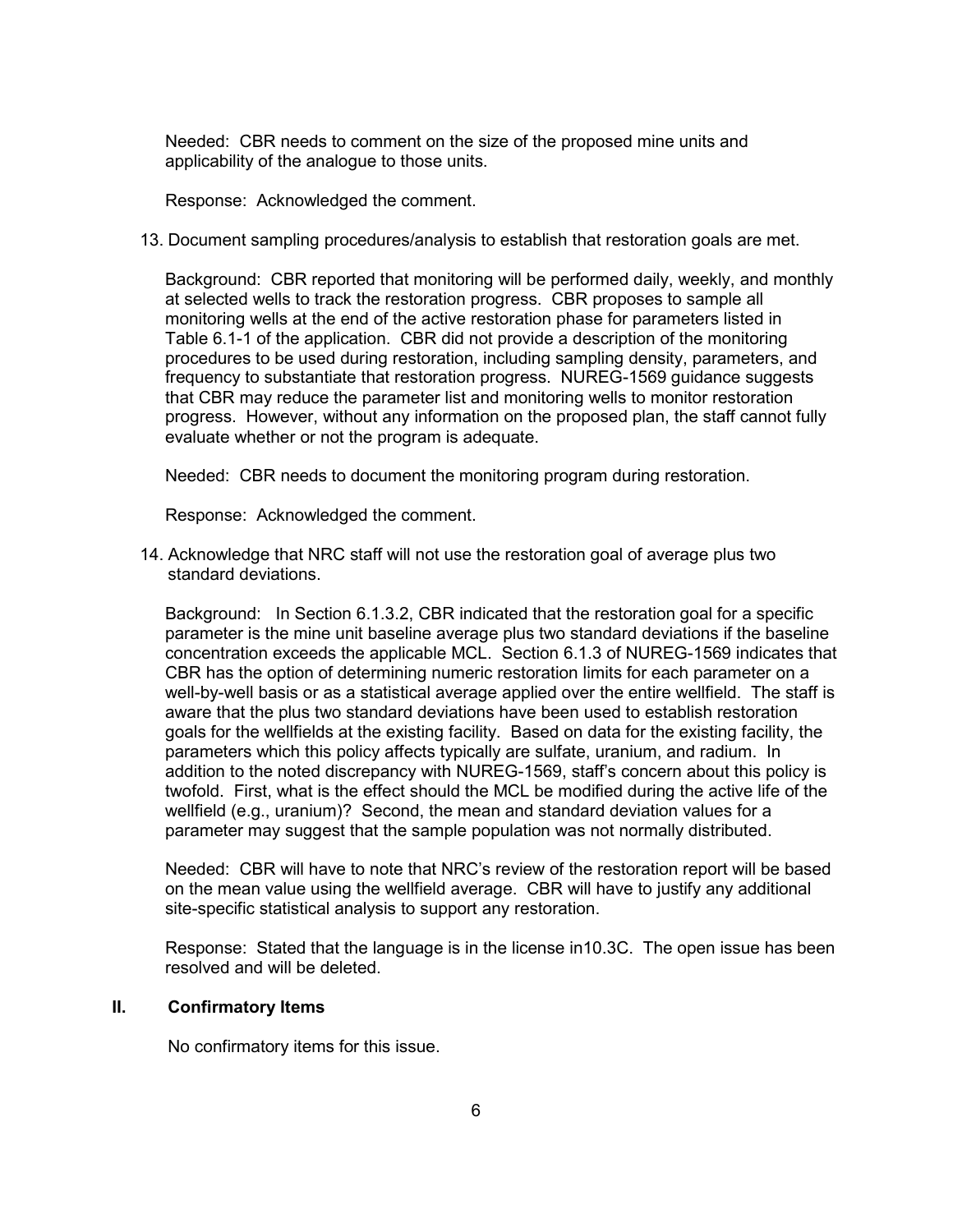#### **III. Administrative Items**

1. Incorrect flow arrow direction on Figure 6.1-1.

Background: CBR included a flow diagram for the restoration process in Figure 6.1-1. A flow arrow on that figure depicts restoration fluid flow into the Raw Water Tank. Based on the anticipated operations, the arrow should be towards the injection stream.

Needed: CBR needs to revise the flow diagram.

Response: CBR stated that the tank is the make-up water tank. CBR stated it would correct that arrow.

2. Carbon dioxide in the lixiviant composition.

Background: CBR has included carbon dioxide in the description of the lixiviant composition within the TR. Section 3.2.1 of the TR states "sodium bicarbonate and/or gaseous carbon dioxide are added to the lixiviant as the fluid leaves the satellite plant for the wellfields." Additionally, Section 3.2.2.1 states "process-related chemicals stored in bulk at the North Trend Satellite Plant will include carbon dioxide, oxygen, and or hydrogen peroxide." License Condition 10.1 states, "the licensee shall use a lixiviant composed of native groundwater, with added sodium carbonate / bicarbonate and oxygen or hydrogen peroxide, as described in the approved license application." The TR and License Condition 10.1 are not in agreement concerning the presence or absence of carbon dioxide in the lixiviant composition.

Needed: CBR should clarify the presence or absence of carbon dioxide in the lixiviant composition.

Response: CBR stated that it wanted the flexibility to use  $CO<sub>2</sub>$ . Staff pointed out that License Condition 10.1 will need to be amended.

3. Calculation of the UCL.

Background: In Section 5.7.8.2 in the TR, CBR stated that for excursion indicators with a baseline average below 50 mg/l, the UCL may be determined by adding five standard deviations or 15 mg/l to the baseline average for the indicator. License Condition 10.4 C states that for those indicator parameters with baseline concentrations that average 50 mg/L or less, the UCL for that parameter may be calculated as equal to 20 percent above the maximum baseline concentration, the baseline average plus five standard deviations, or the baseline average plus 15 mg/L. The statements in the application and the license do not agree.

Needed: CBR should clarify the above-referenced disagreement between the application and license condition 10.4 C.

Response: Asked for page 5-56 or 5-47. CBR would review this comment.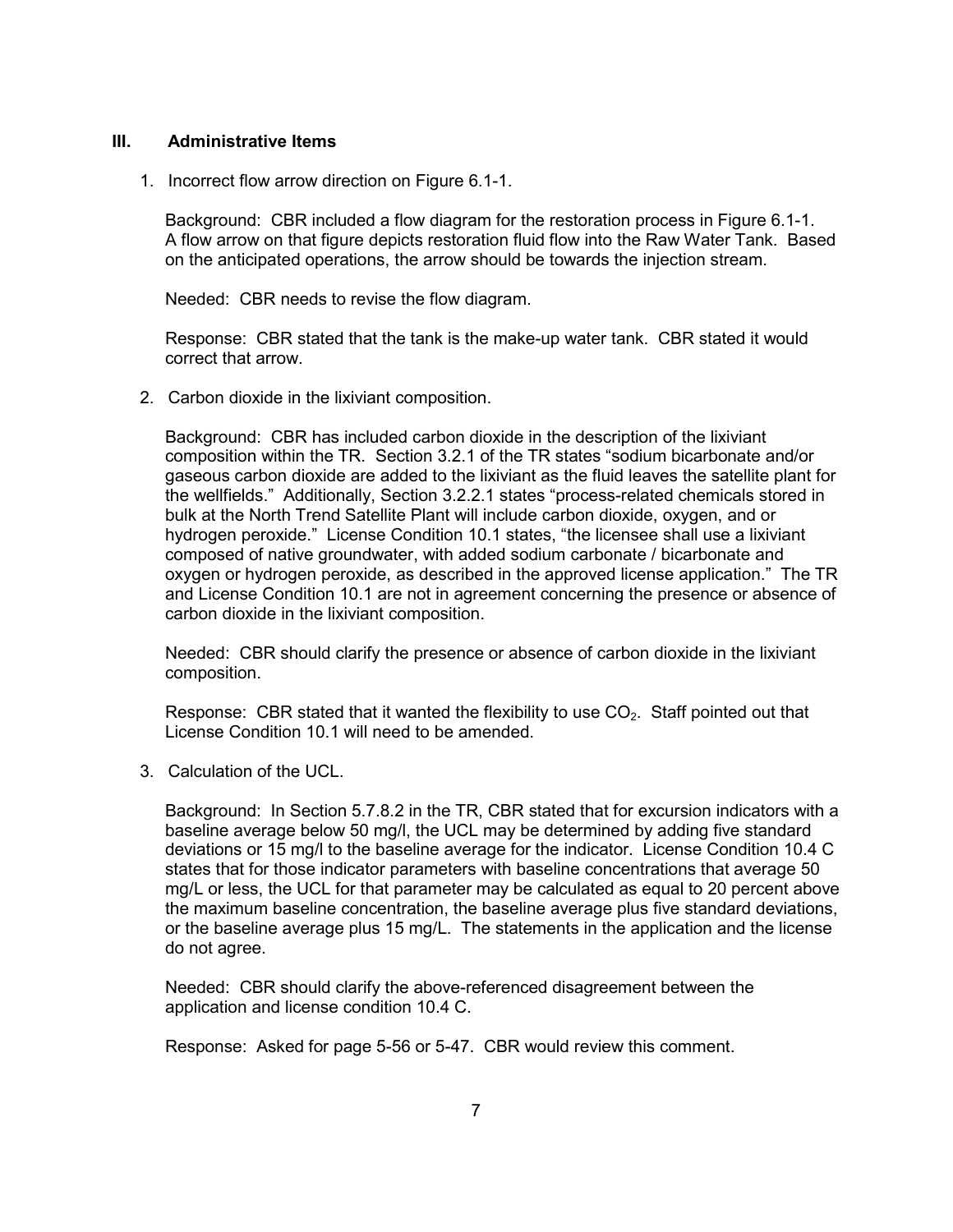## **Radiological**

#### **I. Open Issues**

1. Justification for radon release rates from the wellfield, resin transfer and venting, and plant vent.

Background: In CBR's submittal dated November 20, 2009, *Missing Attachments to the North Trend License Amendment,* the following assumptions are made regarding calculations for radon released to the environment:

- Resin transfer and venting, 10% released
- Wellfield, 25% released
- Plant vent, 10% released

 These assumptions are found in Tables 4.12.2(A)-4 and 7-3(A)-4, *Calculation of Annual Radon Emissions Crow Butte Project – North Trend Satellite Area*.

Needed: Please provide more details on the origin of these assumptions.

Response: Acknowledged the comment.

2. Please provide details on how radon progeny will be factored into determining compliance with 10 CFR 20.1301/1302 during operations.

Background:

In Section 5.7.7 of the TR, CBR describes its radon air sampling program. However, there is no discussion of how radon progeny will be factored into analyzing potential public doses. This open issue is related to the open issue on the LLD for environmental radon measurements transmitted to CBR in NRC's letter dated November 12, 2009 (ML093060326) providing meeting minutes for the October 5, 2009, public meeting (issue 2 on page 13 of the letter).

The concentration values given in 10 CFR 20, Appendix B, Table 2, are based on radionuclide concentrations inhaled or ingested. NRC staff has determined that the correct evaluation of radon-222 exposures to the public must include the dose from radon-222 and an assessment of radon progeny. The radon progeny, if present, will be the principal contributor to radiation dose in most practical radon exposure situations and need to be considered in any dose assessment.

Needed: Details on how radon progeny will be factored into determining compliance with 10 CFR 20.1301/1302 during operations.

Response: Acknowledged the comment.

3. CBR has not addressed the potential for beta exposure and surveys for beta radioactivity resulting from spills or maintenance activities.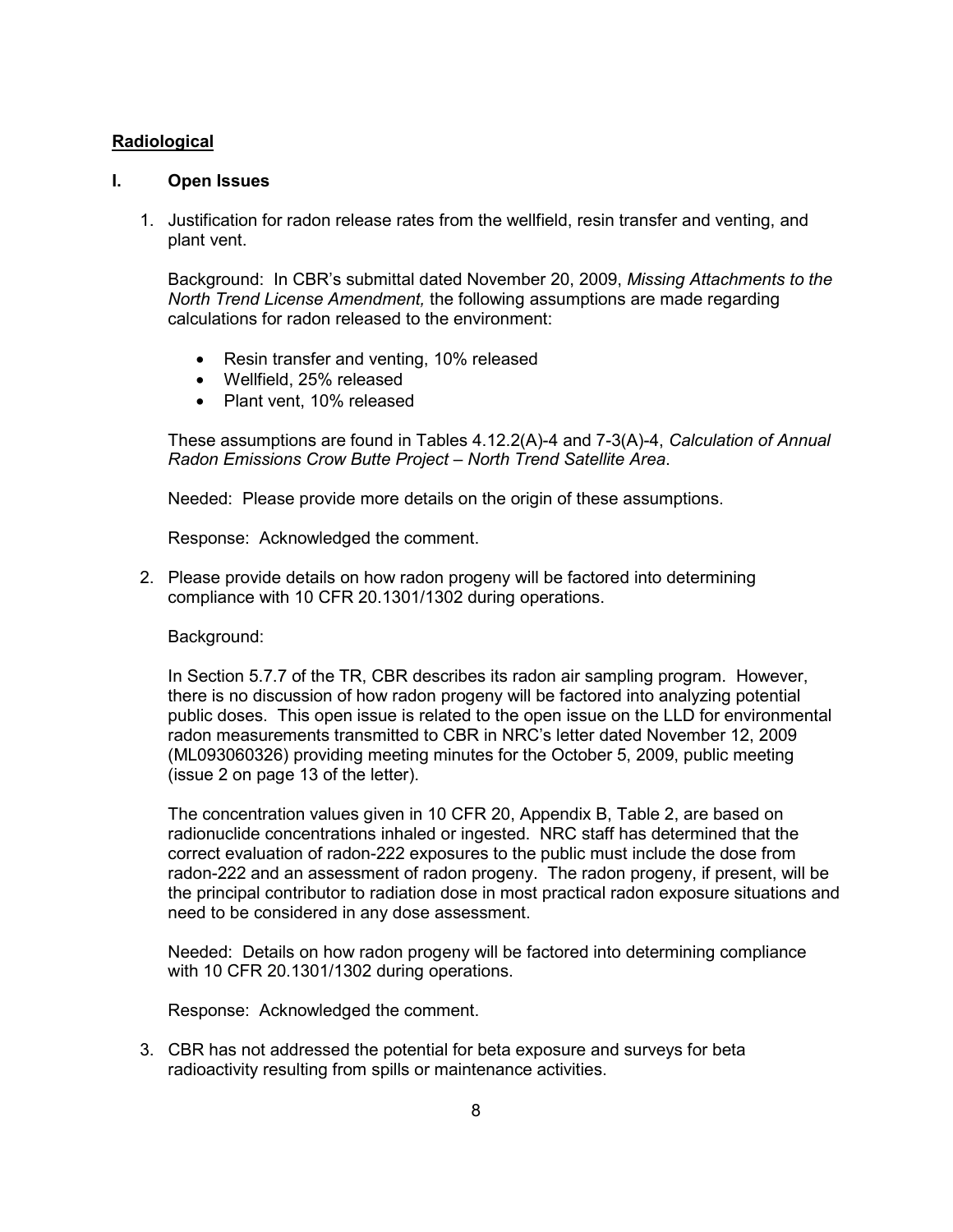Background: The description in Section 5.7.2.1 has not adequately addressed surveys following spills or maintenance. CBR has not addressed the potential for exposure to beta radiation from the residual radioactivity that contains uranium and short-lived progeny that is in secular equilibrium with uranium. Alpha surveys will not detect the presence of the short-lived progeny because Th-234 and Pa-234m are beta-gamma emitters.

Needed: Provide justification for not conducting beta surveys.

Response: Reg Guide 8.30 allows you to do a substitution. What's missing is an evaluation of spills and maintenance. CBR acknowledged the comment.

4. CBR has not addressed the potential for beta exposure and surveys for beta radioactivity resulting from spills or maintenance activities.

Note: This is a repeat of open issue #3 above. No further action necessary.

Needed: Response to open issue #3 above.

Response: No additional action.

5. CBR has not provided sufficient technical basis for using Class D for natural U as an inhalation class.

 Background: Sections 4.1.2.1, 5.7.3.1, and 5.7.4.1 state the DAC for soluble natural U is  $5 \times 10^{-10}$  µCi/ml in accordance with 10 CFR 20, Appendix B.

Needed: Provide justification for inhalation classification.

Response: CBR performed a lung study that it will submit. It is a sample that was collected from a drum. CBR's lung study demonstrates that the uranium is 95% D class, and it wasn't planning on a split classification.

#### **II. Confirmatory Items**

1. Is the LLD of U in air 5E-11 (0.00000000005) or 8.35E-5?

 Background: Section 5.3.7.1 states the air sample volume collected will be adequate to achieve the LLD for U in air is *5e*-11 μCi/ml, which is 10% of the DAC. The DAC for class D natural U is 5 x 10-11 μCi/ml. The value of *5e*-11 is 8.35E-5 (0.0000835).

Needed: Provide the correct value of the LLD, 5E-11 (0.00000000005) or 8.35E-5.

Response: CBR acknowledged comment and stated that it will make the correction. CBR stated that it cannot meet the LLD, but it will submit information related to CBR's detection capabilities. The staff will evaluate what it states.

2. Verify that the ALARA program includes a commitment to minimize exposures to the public (e.g. ALARA goals).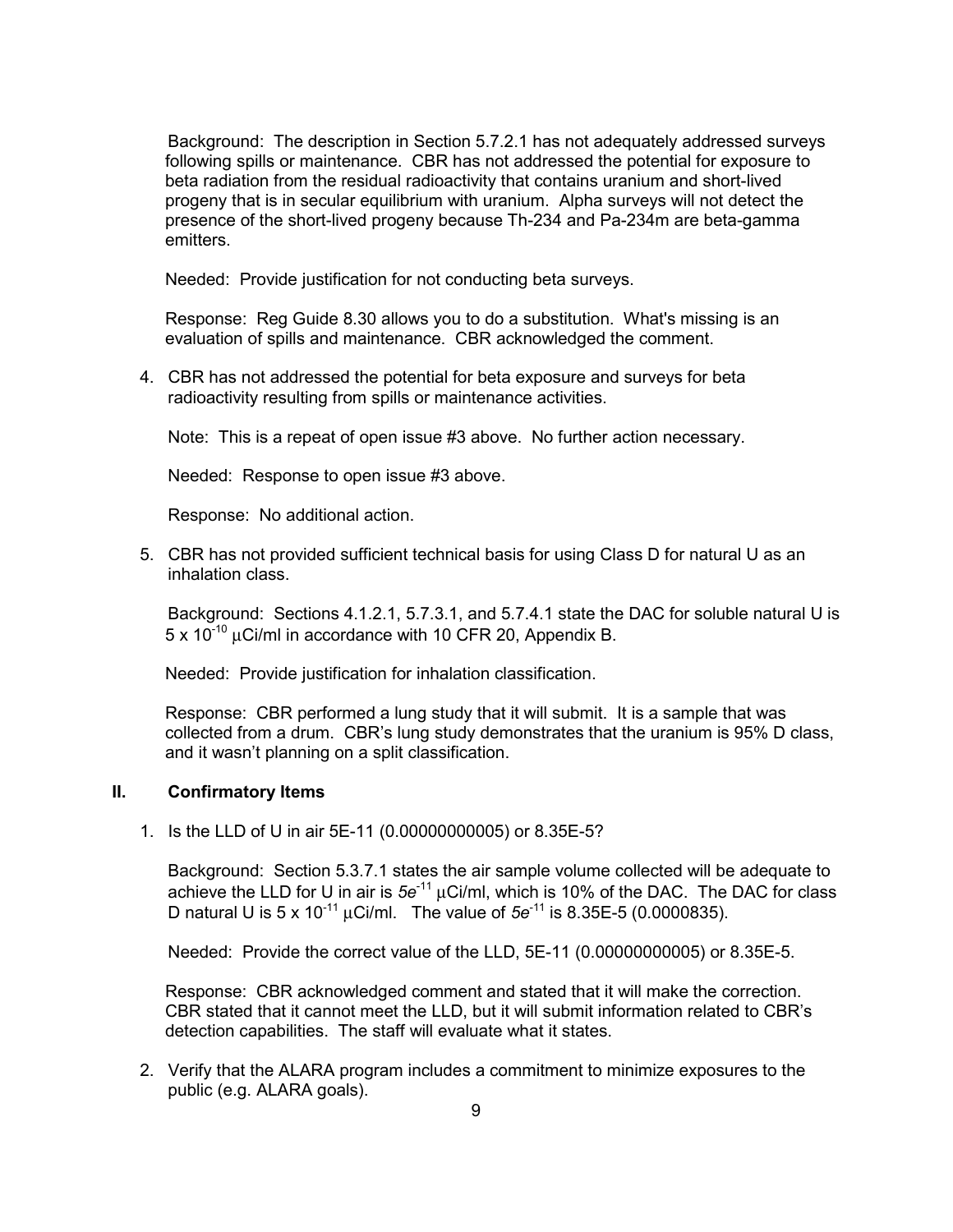Note: This issue is incorporated as an open issue after the agenda items. No further action required for this confirmatory item.

#### **III. Administrative Items**

1. Use consistent notation (5 x 10-11 or 5E-11 (e.g. 0.00000000005) vs. 5*e*-11 (e.g. 8.35E-5)).

 Background: First line of page 5-40 has inconsistent notation for 10% of the DAC value, "5e<sup>-11"</sup>. In subsequent paragraphs, the notation is in another form (e.g.  $5x10^{-10}$ ).

Needed: Consistent notation.

Response: No response needed.

2. Compliance with §20.1208 for declared pregnant women.

 Background: In the last paragraph of Section 5.7.2.2, Cumulative Exposure, CBR states all CBR employees, such as adult or declared pregnant employee, will be monitored in accordance with §20.1201(a). Exposure limits for declared pregnant women is addressed in §20.1208.

Needed: Provide the correct citation in the TR.

Response: Acknowledged the comment.

#### **Miscellaneous**

#### **I. Open Issues**

#### Quality Assurance: Non-Radiological Monitoring

1. Confirm non-radiological quality assurance program.

Background: It follows from UMTRCA Section 205 (a), that a quality assurance (QA) program should be provided for ISR monitoring programs that generate data used to assess non-radiological hazards. It also follows that the quality assurance plan for nonradiological monitoring activities will have the same basic requirements as the radiological QA program. Regulatory Guide 3.46 entitled, "Standard Format and Content of License Applications for In Situ Uranium Solution Mining," indicates that a description of the quality assurance programs for all radiological and non-radiological in-plant, effluent, and environmental monitoring programs that include groundwater monitoring should be provided.

In Section 5.7.9 of the TR, CBR stated that a quality assurance program is in place at the main facility for all relevant operational monitoring and analytical procedures. NRC staff is uncertain if this statement refers to both the radiological and non-radiological monitoring programs. Staff also notes that CBR's statement did not include nonradiological pre- and post-operational monitoring activities.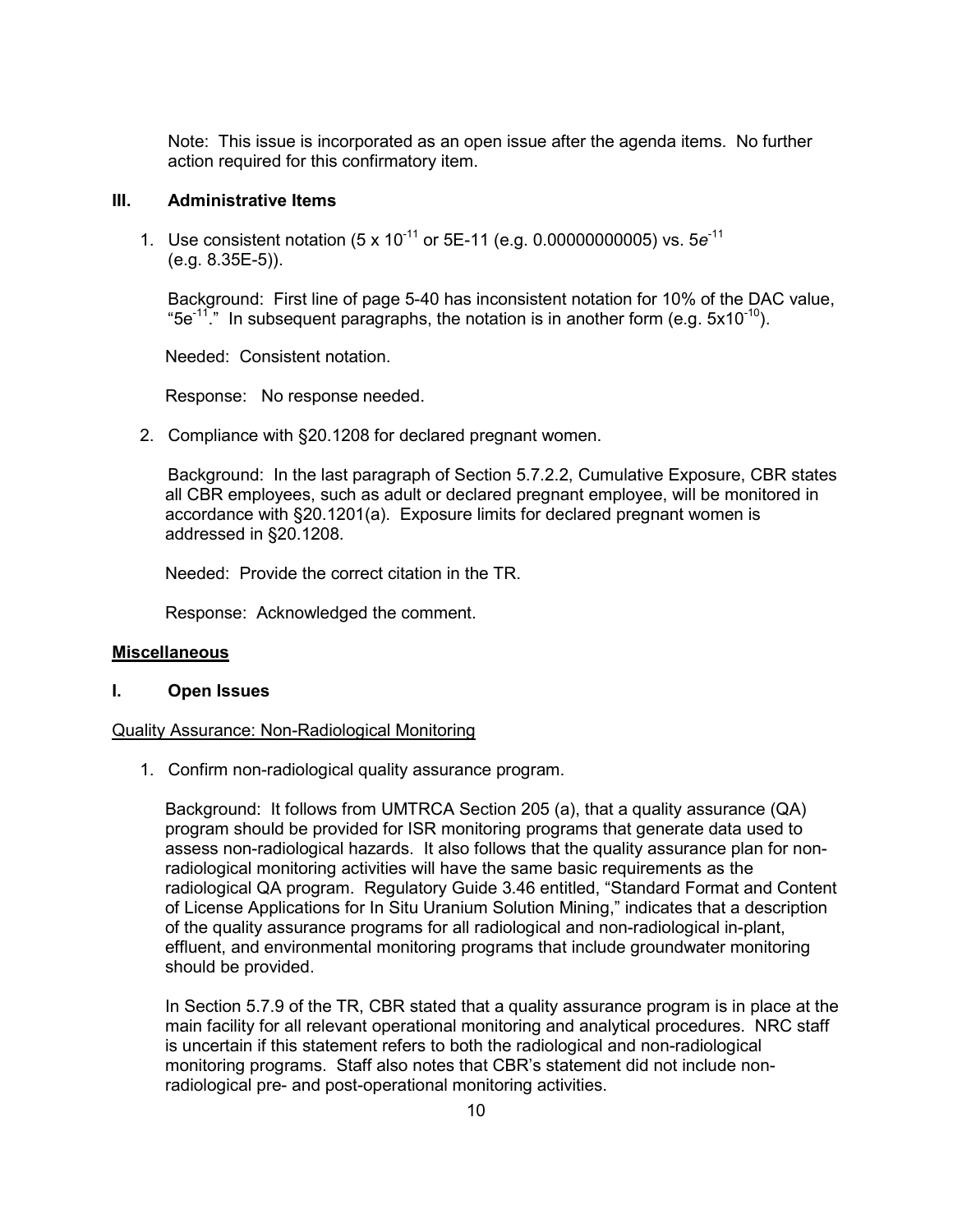Needed: CBR should confirm that a non-radiological QA program exists for monitoring activities that generate non-radiological data.

Response: Acknowledged the comment.

2. Document the organizational structure and responsibilities of managerial and operational staff for the non-radiological QA/QC program.

Background: In Section 5.7.9 of the TR, CBR stated that a quality assurance program is in place that includes the formal delineation of organizational structure and management responsibilities. Responsibility for both review/approval of written procedures and monitoring data/reports is provided. NRC staff notes that management responsibilities and the responsibility for both review/approval of written procedures and monitoring data/reports do not appear to be provided for the non-radiological QA program.

Needed: CBR should describe the management responsibilities for the non-radiological QA/QC program.

Response: Acknowledged the comment.

3. Confirm specifications of personnel qualifications.

Background: In Section 5.7.9 of the TR, CBR stated that a quality assurance program is in place that includes minimum qualifications and training programs for individuals performing radiological monitoring and those individuals associated with the QA program. NRC staff notes that details of the specifications of personnel qualifications for the non-radiological QA program were not provided in the TR.

Needed: CBR should describe personnel training, qualifications, and maintenance of proficiency in the principles and techniques of non-radiological monitoring activities and QA/QC support functions.

Response: Acknowledged the comment.

4. Document written procedures for the non-radiological monitoring program activities.

Background: The TR did not adequately describe written procedures for all activities that generate non-radiological data, such sample collection, sample management and chain of custody, sample preparation and analysis, data reduction and recording, and data assessment and reporting. A description of written procedures is also needed for addressing support functions, such as the preparation of quality control samples, corrective actions, audits, and records.

Needed: CBR should describe written procedures for the non-radiological QA/QC program.

Response: Acknowledged the comment.

5. Document records management.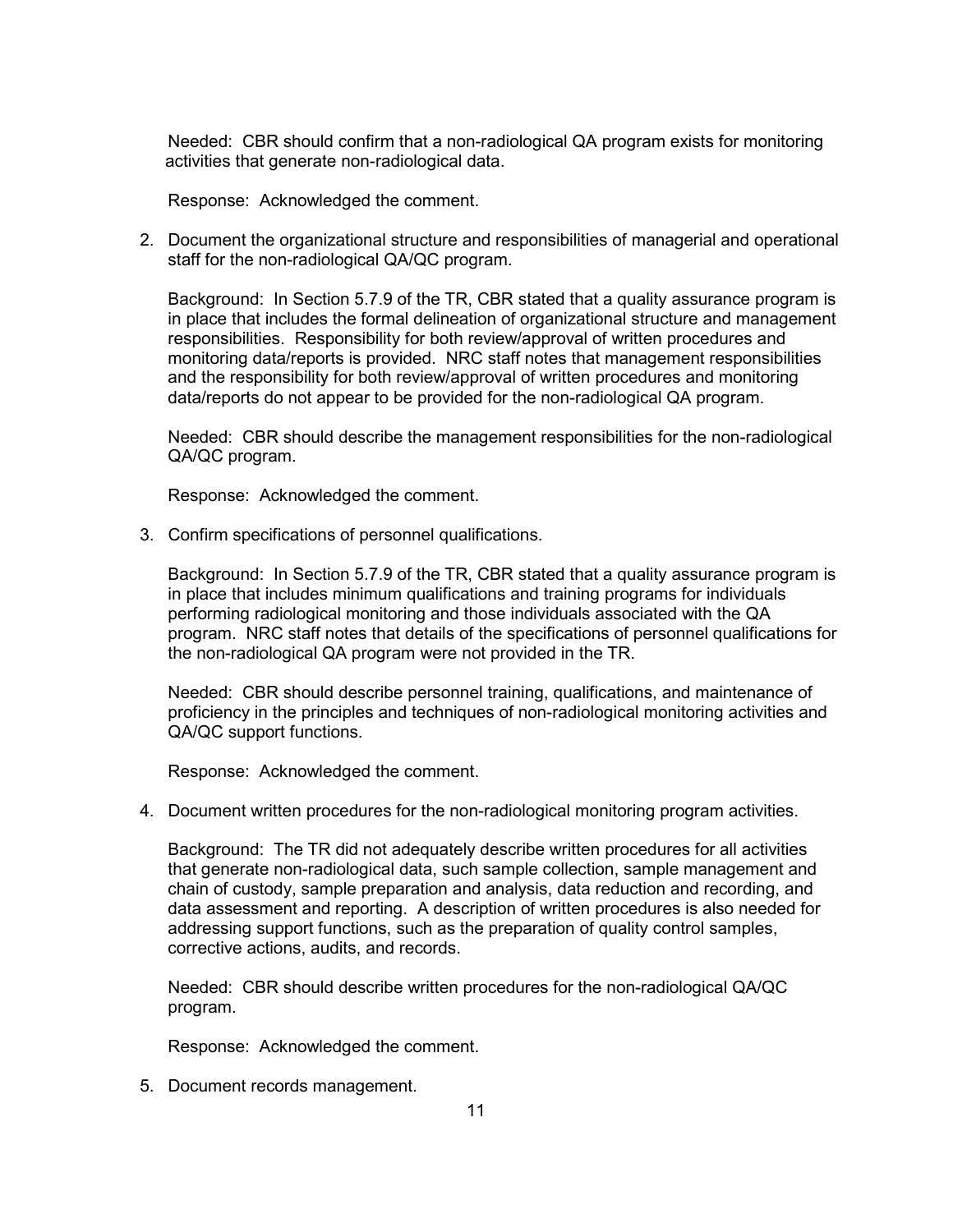Background: In Section 5.2.1 of the TR, CBR described its environment, health and safety management system and record keeping and retention. Records containing information pertinent to decommissioning and reclamation such as descriptions of spills, excursions, contamination events, etc., as well as information related to site and aquifer characterization will be maintained on site until license termination. Section 5.2.1 also stated that the EHSMS Program Volume II, *Management Procedures,* provides specific instructions for the proper maintenance, control, and retention of records associated with implementation of the program. NRC staff notes that a description of the nonradiological monitoring records management is not provided in the report.

Needed: CBR should describe the proposed system that produces records which document environmental monitoring activities. CBR should also describe how records are maintained and establish a retention time(s) for the records.

Response: Acknowledged the comment.

6. Document quality control program.

Background: In Section 5.7.9 of the TR, CBR indicated that quality control (QC) exists for laboratory methods. Procedures cover statistical data evaluation, instrument calibration, duplicate sample programs, and spike sample programs. Outside laboratory QA/QC programs are included.

CBR has not adequately described the quality control program for non-radiological data (e.g., data quality objectives, field and laboratory QA/QC practices, proper maintenance, calibration, and use of equipment, and proper sample handling, custody, and shipping of samples).

Needed: CBR should adequately describe the quality control program for the nonradiological monitoring program.

Response: Acknowledged the comment.

7. Document non-radiological data verification and validation.

Background: In Section 5.7.9 of the TR, CBR stated that the QA program provides assurance to both regulatory agencies and the public that the monitoring results are valid.

CBR has not adequately described the procedures and qualified individuals for the routine verification and validation of non-radiological data to ensure data quality is sufficient to meet data needs. NRC staff notes that a description of the non-radiological monitoring records management is not provided in the report.

Needed: CBR should adequately describe the procedure and qualified individuals for the routine data verification and validation.

Response: Acknowledged the comment.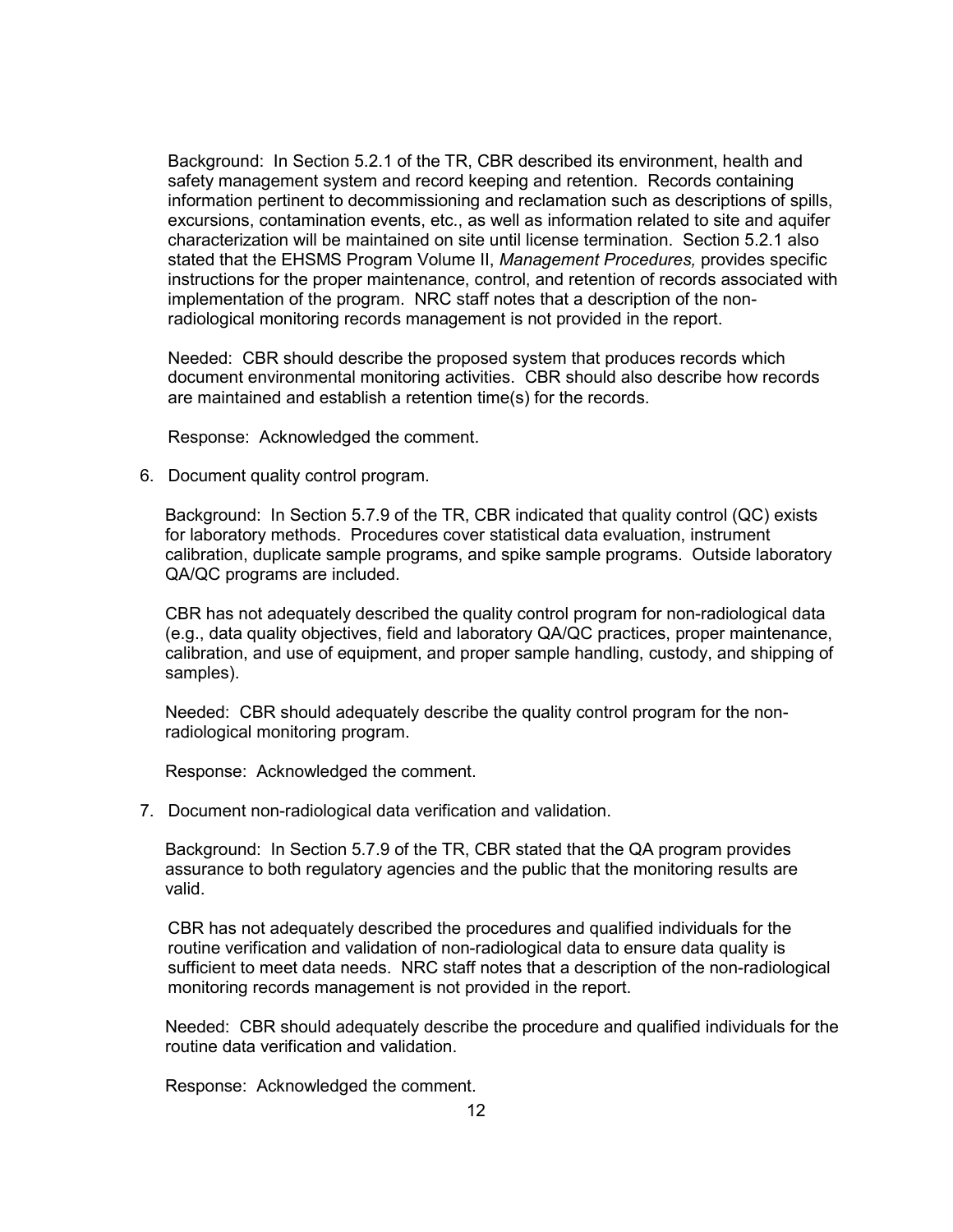8. Document QA/QC program assessments and audits.

Background: In Section 5.7.9 of the TR, CBR stated that the QA program addresses provisions for periodic management audits to verify that the QA program is effectively implemented and to verify compliance with applicable rules, regulations, and license requirements. The NRC staff notes that a description of the QA/QC program assessments and audits for the non-radiological QA program was not provided.

Needed: CBR should describe the assessment and auditing of the QA/QC program practices and procedures.

Response: Acknowledged the comment.

9. Document QA/QC preventive and corrective actions.

Background: In Section 5.7.9 of the TR, CBR stated that a quality assurance program is in place at the main facility for all relevant operational monitoring and analytical procedures. The objective of the program is to identify any deficiencies in the sampling techniques and measurement processes so that corrective action can be taken and to obtain a level of confidence in the results of the monitoring programs. CBR has not discussed or demonstrated a corrective action program at the site that integrates components of the Quality Assurance program.

Needed: CBR should describe the components of a QA program that include identifying areas for improvement, defining performance or programmatic deficiencies, and initiating appropriate corrective or preventive actions.

Response: Acknowledged the comment.

#### Management Programs

1. Delegation of survey responsibilities to designated personnel.

Background: Regulatory Guide 8.31, Section 2.6, states that the RSO and radiation safety office personnel are responsible for performing routine and special radiation surveys, and License Condition 9.12 requires that CBR conform to Regulatory Guide 8.31. However, in Sections 5.1.8 and 5.7.6 of the application, CBR stated that health physics technician may delegate radiation survey requirements to trained personnel.

Needed: Please demonstrate how delegating survey responsibilities conforms with Regulatory Guide 8.31, as required by License Condition 9.12.

Response: Acknowledged the comment.

2. Weekly inspections.

Background: License Condition 9.12 requires CBR to comply with Regulatory Guide 8.31, and Section 2.3.1 of this regulatory guide states that the RSO and facility foreman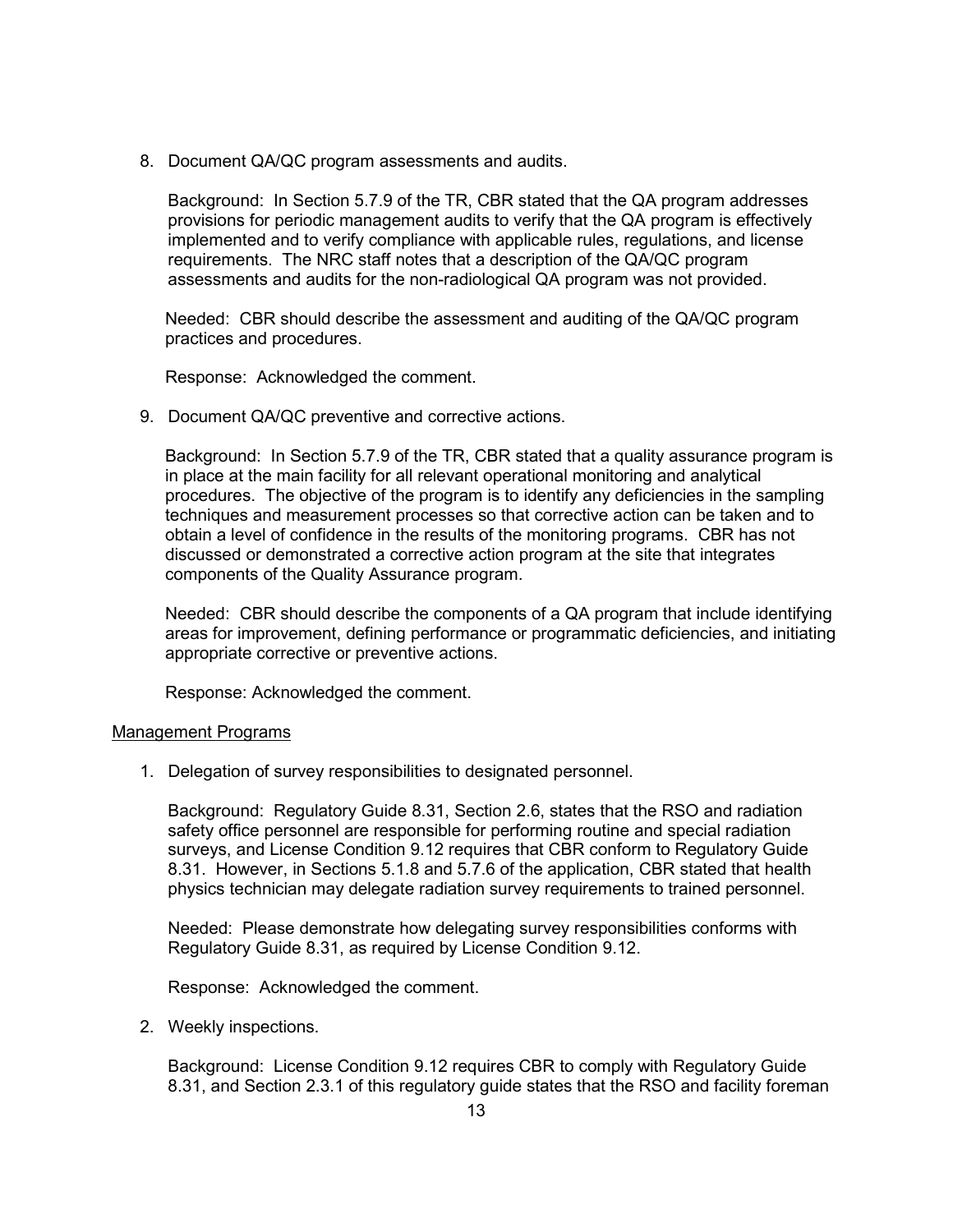should conduct weekly inspections. CBR stated that the General Manager and the Lead Operator would perform these inspections in the absence of the RSO and Operations Superintendent. This statement does not appear to comply with Regulatory Guide 8.31.

Needed: Please explain how CBR will comply with Regulatory Guide 8.31 regarding the personnel to conduct the weekly inspections.

Response: Acknowledged the comment.

#### **Accidents**

1. Actions and equipment to stop major tank or pipe failure.

Background: CBR specified that tank failures will likely occur as small leaks, the repair of which would occur by emptying the tank and patching the leak. However, CBR did not explain the actions and equipment used to stop a major pipe or tank rupture in the plant.

Needed: CBR should provide the staff information regarding the manner in which major piping/tank ruptures will be stopped and also the capacity of the sumps/bermed areas. As an alternative, the NRC staff will include a license condition requiring that this information be provided and approved before operations start.

Response: The staff stated that this could become a license condition for preoperational activities. CBR stated that much of this will be determined after final design.

2. Procedures in the event of wildfire encroachment.

Background: On July 31, 2006, CBR notified the NRC Emergency Operations Center and the NRC project manager of the potential evacuation of the main facility due to encroaching wildfires. Although the fires did not approach close enough to warrant an evacuation, the potential for wildfires exists.

Needed: CBR should describe the procedures to be followed in the event of an evacuation, and should describe the potential radiological health effects.

Response: Acknowledged the comment.

#### **II. Confirmatory Items**

#### Management Programs

1. Health Physics training for designated personnel.

Background: CBR identified the Lead Operator as the "designated person" who will perform daily inspections in the occasional absence of the RSO or Health Physics Technician. License Condition 9.12 will be amended to require that any designated person will have health physics training, and such training program will be specified by CBR and submitted to the staff prior to starting operations at the North Trend facility.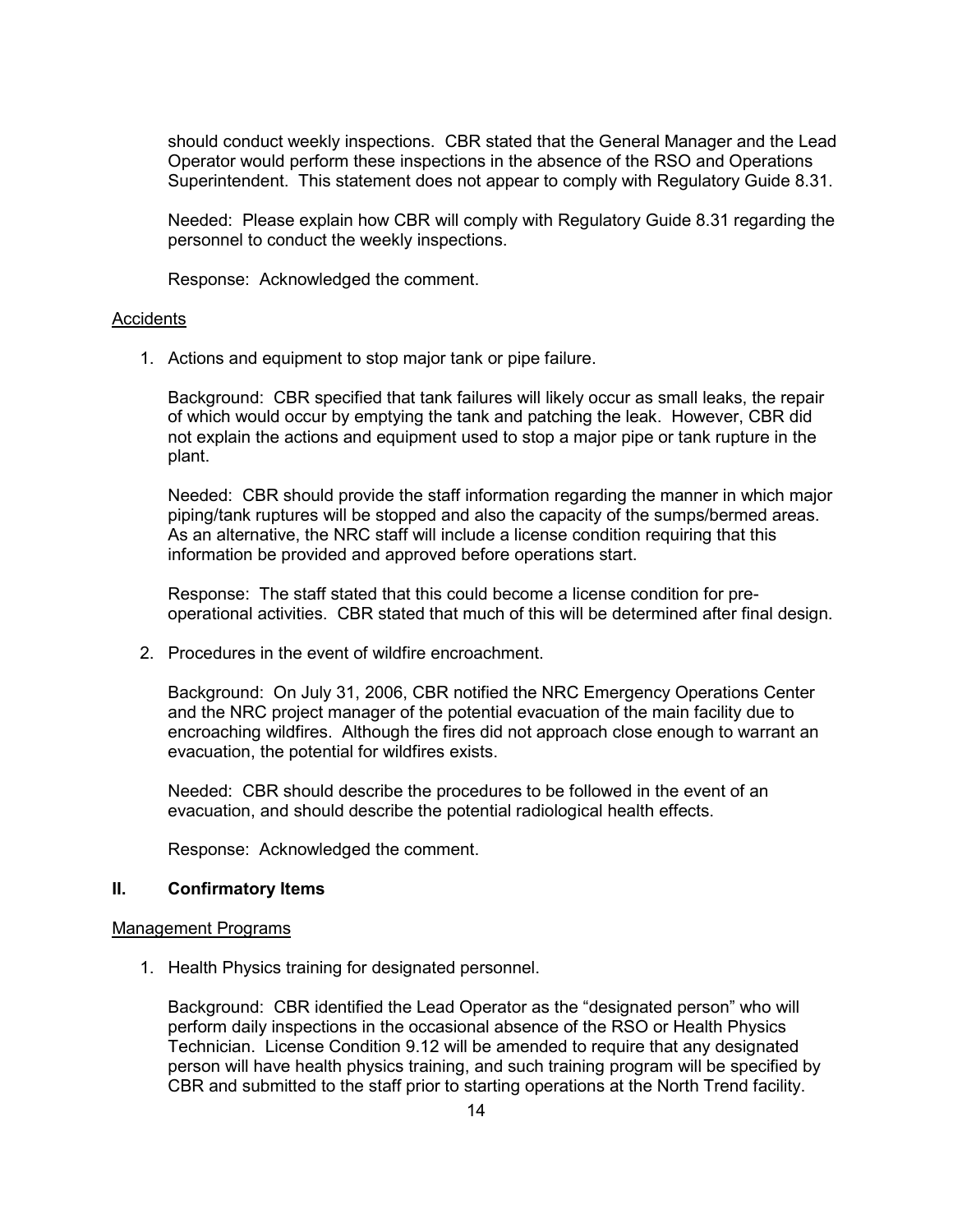Furthermore, License Condition 9.12 will be modified to state that the Lead Operator may perform daily inspections no more than 2 days per week, and those reports will be reviewed by health physics staff within 48 hours completing the report. CBR will also have a health physics staff member available by telephone while the Lead Operator is performing the daily inspections.

Needed: Concurrence with the license condition.

Response: Acknowledged the comment. CBR questioned the staff regarding 3-day weekends. CBR also stated that the staff should take into account the experience of CBR's personnel. The staff stated that it was considering CBR's experience. The staff and CBR could discuss this issue at a later date.

#### **III. Administrative Items**

No administrative items for miscellaneous issues.

### **END OF AGENDA ITEMS – BEGIN ADDITIONAL ISSUES**

-------------------------------------------------------------------------------------------------------------------------------

#### **Radiological**

#### **I. Open Issues**

1. CBR has not adequately addressed the RAI 5.7.2, 3(a).

Background: In the letter dated November 10, 2008, the NRC staff requested an analysis of public doses for visitors for compliance with 10 CFR 20.1302 (b) and 10 CFR 20.1301 (b). CBR estimated the highest total effective dose equivalent for a downwind receptor near the NTEA as 5.8 mrem/year based on an occupancy factor of 100% (8,760 hours/year). CBR stated that a visitor onsite for 2,000 hours per year would receive an annual dose of 1.2 mrem/year, much less than the 100 mrem public dose limit. CBR has not explained if the downwind point is arbitrary. In terms of public dose, it is not clear that CBR determined who or what group receives the highest exposure consistent with NUREG-1736.

Needed: Provide a more detailed explanation that CBR has met the requirements in 10 CFR 20.1301(b) and 1302(b).

Response: Acknowledged the comment.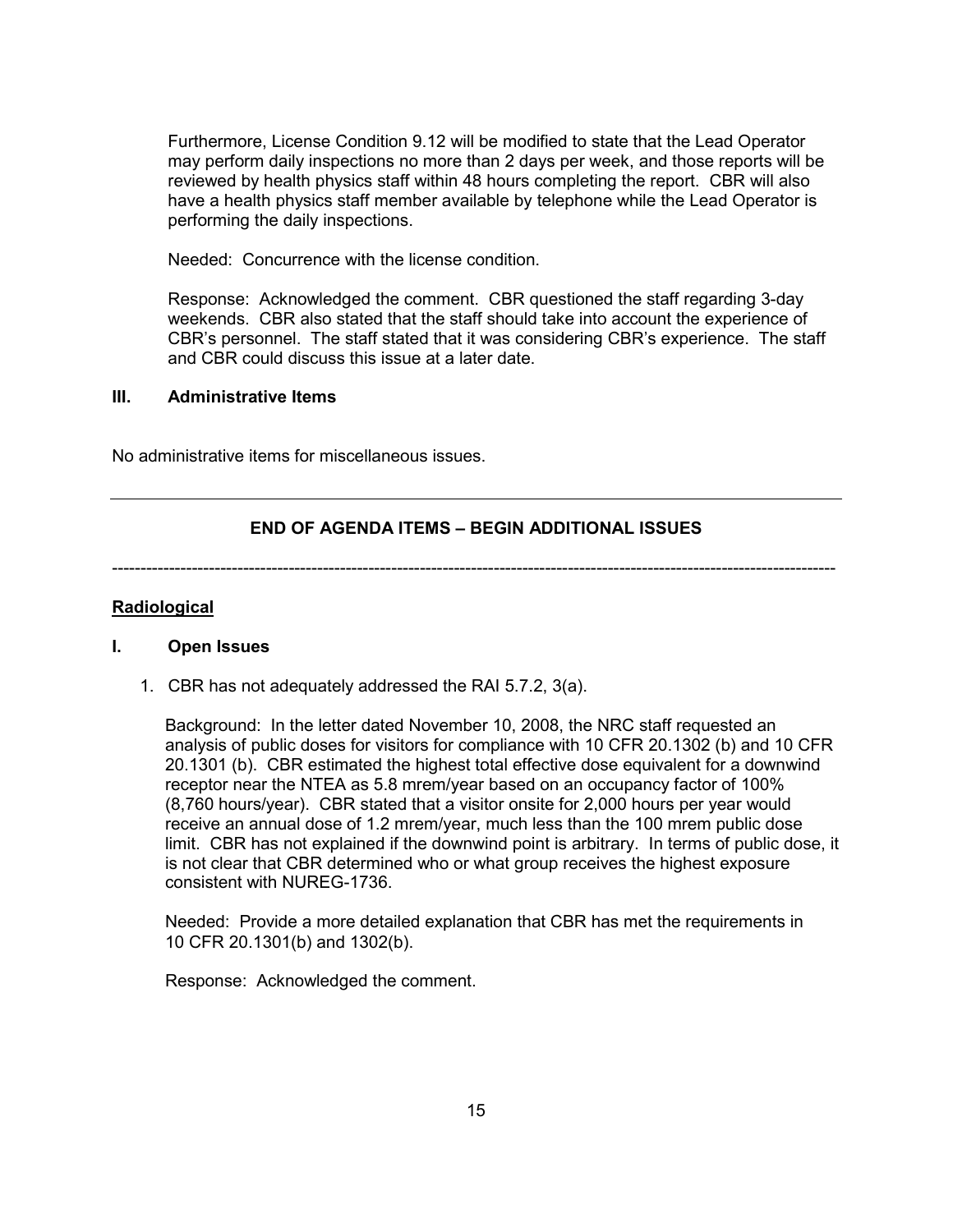2. Identify survey instrumentation available to measure gamma dose rates in excess of 5 millirem per hour.

Background: In section 5.7.2.1, CBR indicated that the external gamma survey meters will have a detection range "Lowest range not to exceed 100 microRoentgens per hour (µR/hr) fullscale with the highest range to read at least 5 milliRoentgens per hour (mR per hour) full scale". It is not clear if CBR will have sufficient instrumentation to measure gamma dose rates in excess of 5 mrem per hour sufficient for expected dose rates during operations.

Needed: Provide survey instrumentation sufficient to measure expected gamma dose rates during operations.

Response: Acknowledged the comment.

3. Recordkeeping and reporting requirements.

CBR must provide a description of the records and reporting criteria in Sections 5.7.2, 5.7.3, 5.7.5, and 5.7.6. to meet the requirements of 10 CFR 20, Subpart L, which specifies record keeping requirements and 10 CFR 20, Subpart M which defines reporting requirements.

Needed: A description of how CBR will incorporate the record and reporting requirements specified in 10 CFR 20, Subpart L, and Subpart M.

Response: Acknowledged the comment.

4. CBR has not sufficiently demonstrated that the requirements for mixed radionuclides in Section 20.1204(e), (f) and (g) are met.

Background: In Section 5.7.3.1 of the TR, CBR indicated that measurement of airborne uranium will be performed by gross alpha counting of the glass fiber air filters for uranium air particulates using an alpha scaler. CBR also stated that Ra-226 may be present in a lesser amount and that the DAC for Ra-226 is  $3 \times 10^{-10}$   $\mu$ Ci/ml. Gross alpha counting of the air filters will not be able to differentiate specific radionuclides. CBR has not described how the inhalation of mixed radionuclides will be calculated in exposure doses.

Needed: Demonstration of how CBR will meet regulatory requirements for monitoring and inhalation exposure to mixed radionuclides in Sections 5.7.3.1 and 5.7.4. This includes an analysis of all uranium alpha- and beta-emitting daughters.

Response*:* Acknowledged the comment.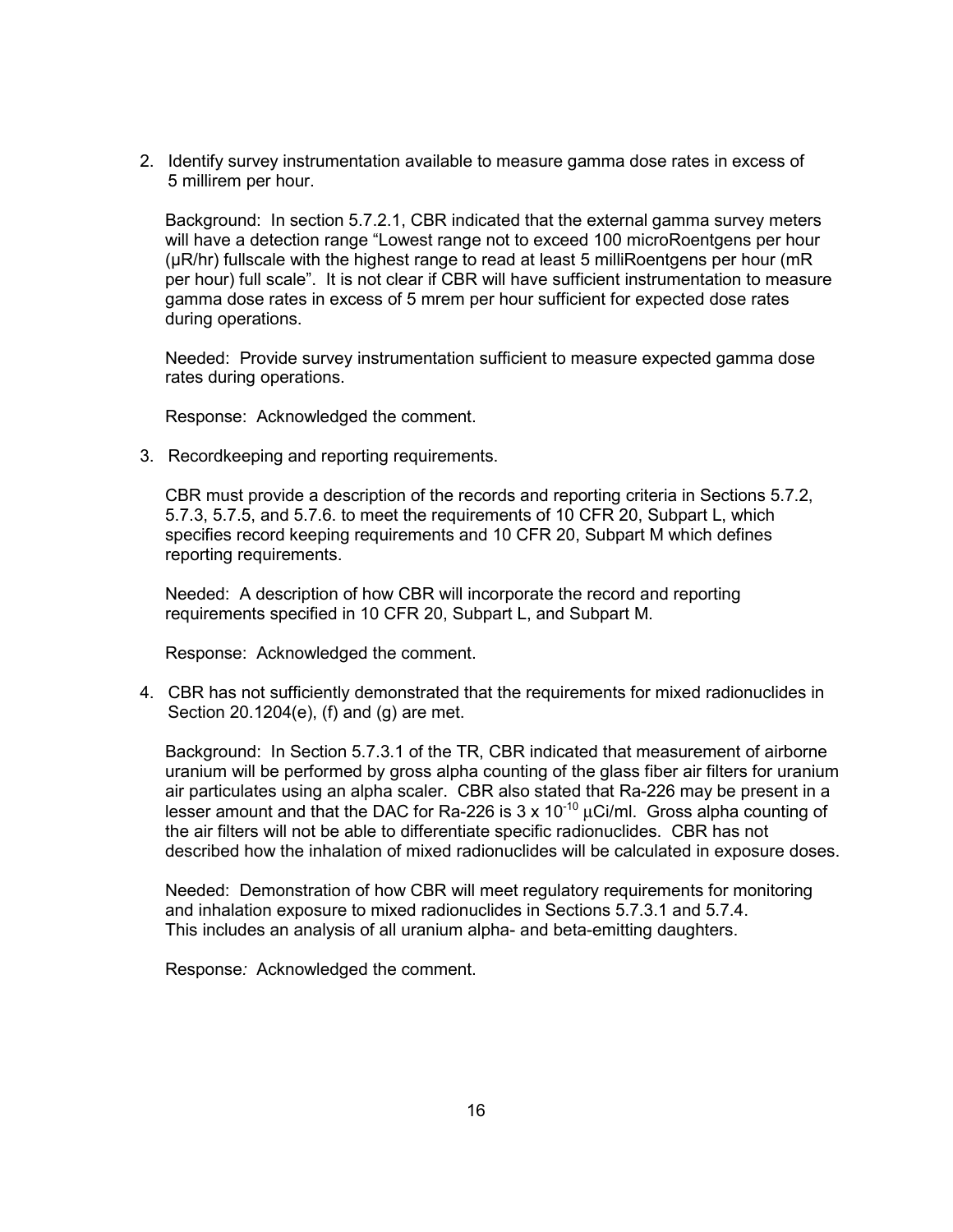5. Specify method for determining the lower limit of detection (LLD) for the alpha scaler used to measure air samples in Section 5.7.3 in the TR.

Background: CBR stated that LLD will be able to detect 10% of DAC, but does not describe method used to determine LLD.

Needed: Provide method.

Response*:* Acknowledged the comment*.*

6. Justification that urinalysis is acceptable for bioassay in Section 5.7.5.

Background: CBR has not sufficiently justified using inhalation class D for the uranium in its facility. Regulatory Guide 8.22 recommends in vivo lung counts for exposures to Class W or Y materials.

Needed: Provide justification for bioassay type.

Response: Acknowledged the comment.

7. CBR has not provided a description of how bioassay results will be used to confirm results derived from its airborne radiation monitoring program and used in exposure calculations. In addition, CBR does not describe actions to be taken in the event action levels are exceeded in Section 5.7.5.

Background: There is no discussion on CBR's methods for evaluating bioassay data that result in calculated intakes in Section 5.7.4 or 5.7.5. CBR stated that action levels are established based on Table 1 in RG 8.22, but does not describe CBR's actions in the event that a positive bioassay (urinalysis) result is confirmed, such as determining whether internal exposure for an individual should be determined based on bioassay results or monitoring data. Exposure calculations discuss inhalation based on air monitoring results in 5.7.4.

Needed: Provide a technical basis for how the uptake will be converted to a dose and assigned to the individual in accordance with 10 CFR 20 Subpart C, which include the limit specified in Section 20.1201(e).

Response: Acknowledged the comment*.*

8. CBR has not provided sufficient information on releasing items to unrestricted areas during operations in Section 5.7.6.

Background: CBR should clarify what beta-gamma surface contamination limits will be used for releasing items for unrestricted use consistent with License Condition 9.8 of License SUA-1534. License Condition 9.8 requires CBR to comply with Enclosure 2 of Policy and Guidance Directive FC 83-23 (the Guidelines), or an NRC-approved suitable alternative procedure for releasing equipment, materials, or packages from the restricted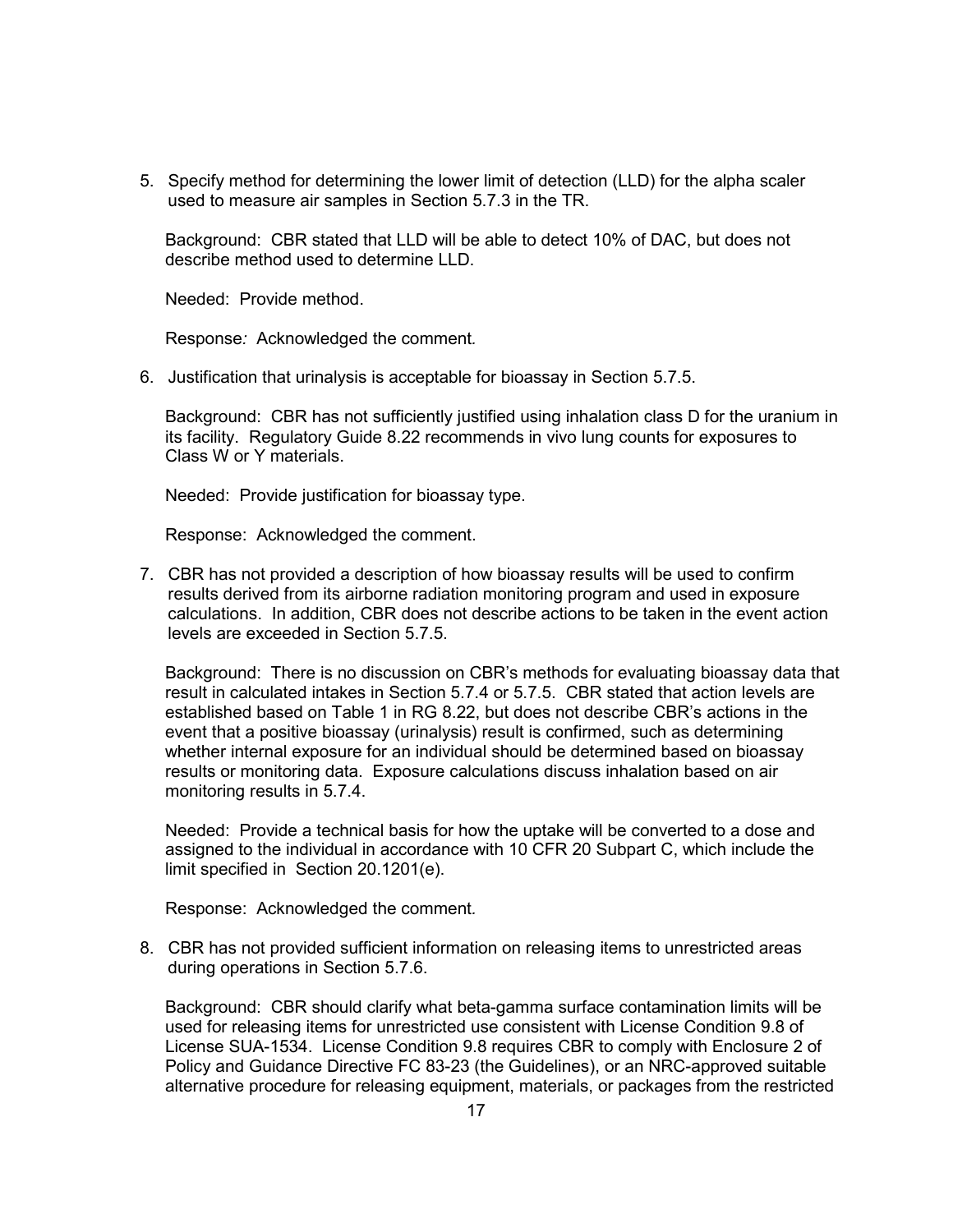area. According to the Guidelines, the limit for beta-gamma-emitting radionuclides should be applied independently from alpha-emitting radionuclides.

In addition, CBR has not provided information on how its ALARA program will be implemented with respect to license condition 9.8 in License SUA-1534. The guidelines state, "The licensee shall make a reasonable effort to eliminate residual contamination."

Needed: Description of how requirements in license condition will be met for releasing potentially contaminated items for unrestricted use.

Response: Acknowledged the comment.

9. Beta-gamma surface contamination limits for releasing items for unrestricted use during facility decommissioning.

 Background: Regarding facility decommissioning, CBR must clarify what beta-gamma surface contamination limits will be used for releasing items for unrestricted use pursuant to License Condition 9.8 of License SUA-1534. License Condition 9.8 requires CBR to comply with Enclosure 2 of Policy and Guidance Directive FC 83-23 (the Guidelines), or an NRC-approved suitable alternative procedure for releasing equipment, materials, or packages from the restricted area.

Section 6.3.2.1 of the TR indicates that separate beta-gamma surface contamination limits will not be applied for releasing items for unrestricted use. According to the Guidelines, the limit for beta-gamma-emitting radionuclides should be applied independently from alpha-emitting radionuclides.

Needed: Description of how requirements will be met.

Response: Acknowledged the comment.

10. CBR did not address personnel or surface contamination monitoring for beta-gammaemitting radionuclides.

Background: CBR stated in Section 5.7.6 that personnel leaving the restricted area will be required to perform gross alpha contamination monitoring. Any gross alpha contamination on the skin or clothing will be considered removable and is subject to a limit of 1000 dpm/100 cm<sup>2</sup>, which is consistent with Table 2 of Regulatory Guide 8.30 for removable natural uranium contamination. However, CBR did not address the potential for personnel contaminated with beta-gamma-emitting radionuclides, taking into account the full scope of operations including spills and maintenance. In addition, monitoring for the presence of beta-gamma-emitting radionuclides is not addressed.

10 CFR 20.1501 requires, among other things, that surveys be made to evaluate potential radiological hazards.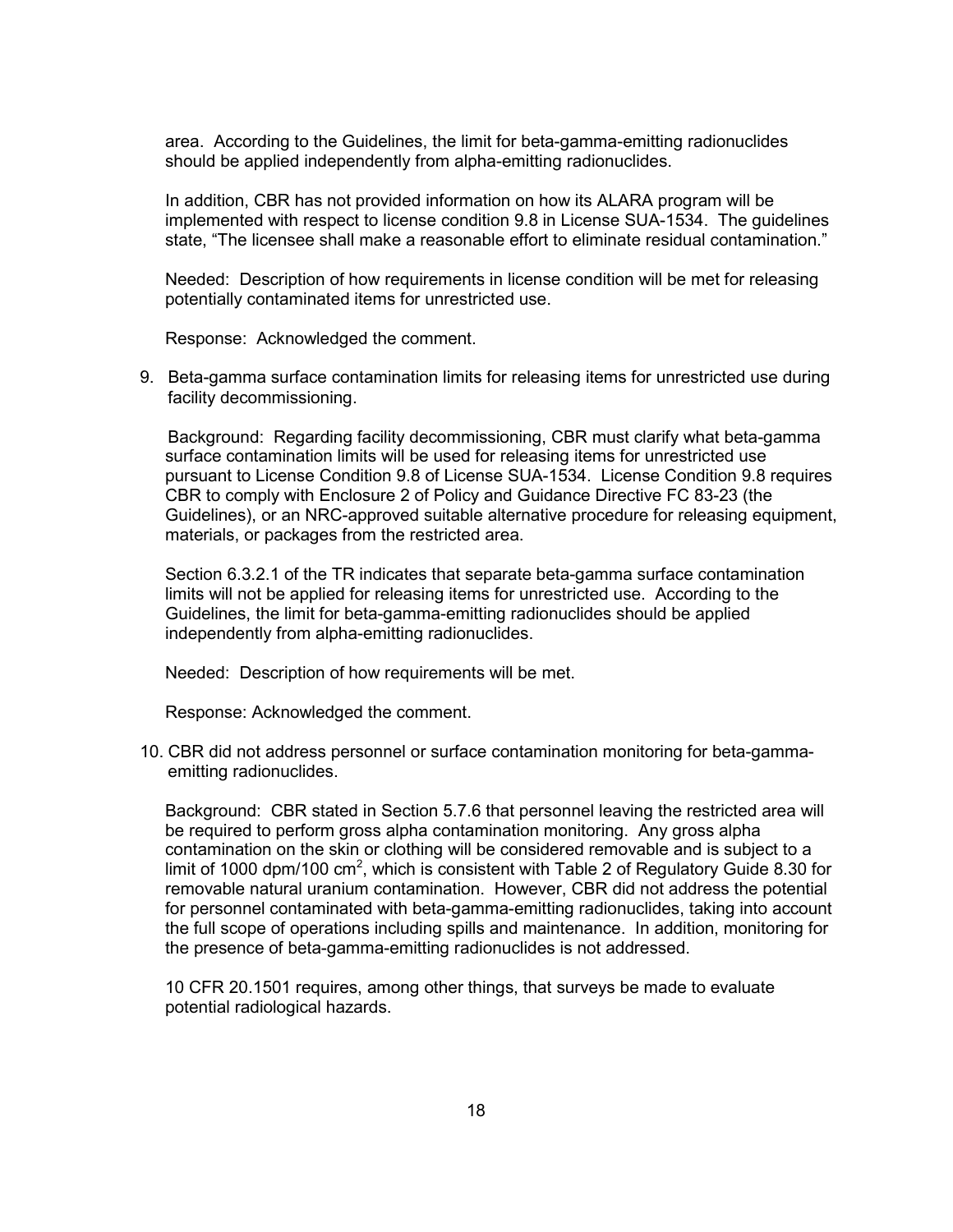Needed: Description of how the CBR's personnel and surface contamination monitoring program will comply with relevant regulatory requirements regarding the potential for the presence of beta-gamma-emitting radionuclides.

Response: Acknowledged the comment.

11. No description of the quality of samples or error and precision requirements in Section 5.7.9.

Background: NUREG-1569 acceptance criteria states the quality assurance plan should be consistent with guidance provided in RG 4.14 Sections 3 and 6, and RG 4.15. Section 3, Quality of Samples, and Section 6, Precision and Accuracy of Results, describe objectives to be met to ensure the quality of effluent and environmental monitoring samples. RG 4.15 describes quality assurance throughout a sampling and analysis program. CBR described calibration and instrument standards in Section 3.3 and quality control of bioassay analysis in Section 5.7.5. However, no discussion of error is discussed.

Needed: Description of how CBR's quality assurance program is consistent with recommendations in RG 4.15 and Sections 3 and 6 of RG 4.14 regarding samples related to the radiological monitoring program.

Response: Acknowledged the comment.

12. Demonstrate that calculations converting gross alpha measurements of air samples to U concentrations are acceptable to use in exposure calculations in Section 5.7.4.

Background: In Sections 5.7.3.1 and 5.7.3.2 of the TR, CBR states that air samples analyzed for alpha activity will be used to determine airborne uranium and radon progeny exposure, respectively. CBR does not explain how the gross alpha counts are used to differentiate the type of exposure. CBR did not include information on the efficiency of the detector, the probe used, or if the lower limit of detection meets NRC criteria to demonstrate how the gross alpha counts are converted to U or Rn progeny concentrations to use in the exposure calculations.

Needed: A description of detailed calculations converting gross alpha counts to U or Rn progeny concentrations in Section 5.7.4.

Response: Acknowledged the comment.

13. CBR has not demonstrated how gamma exposure readings will correlate to uranium and Ra-226 that may be present in soils at NTEA.

 Background: CBR states that 17,900 cpm as determined with a Ludlum Model 44- 190/2221 NaI detection system or equivalent held at 18 inches above ground surface will be used as an action level for gamma radiation. CBR states that this action level was based on an evaluation between gamma count rates and Ra-226 concentrations at the main plant area.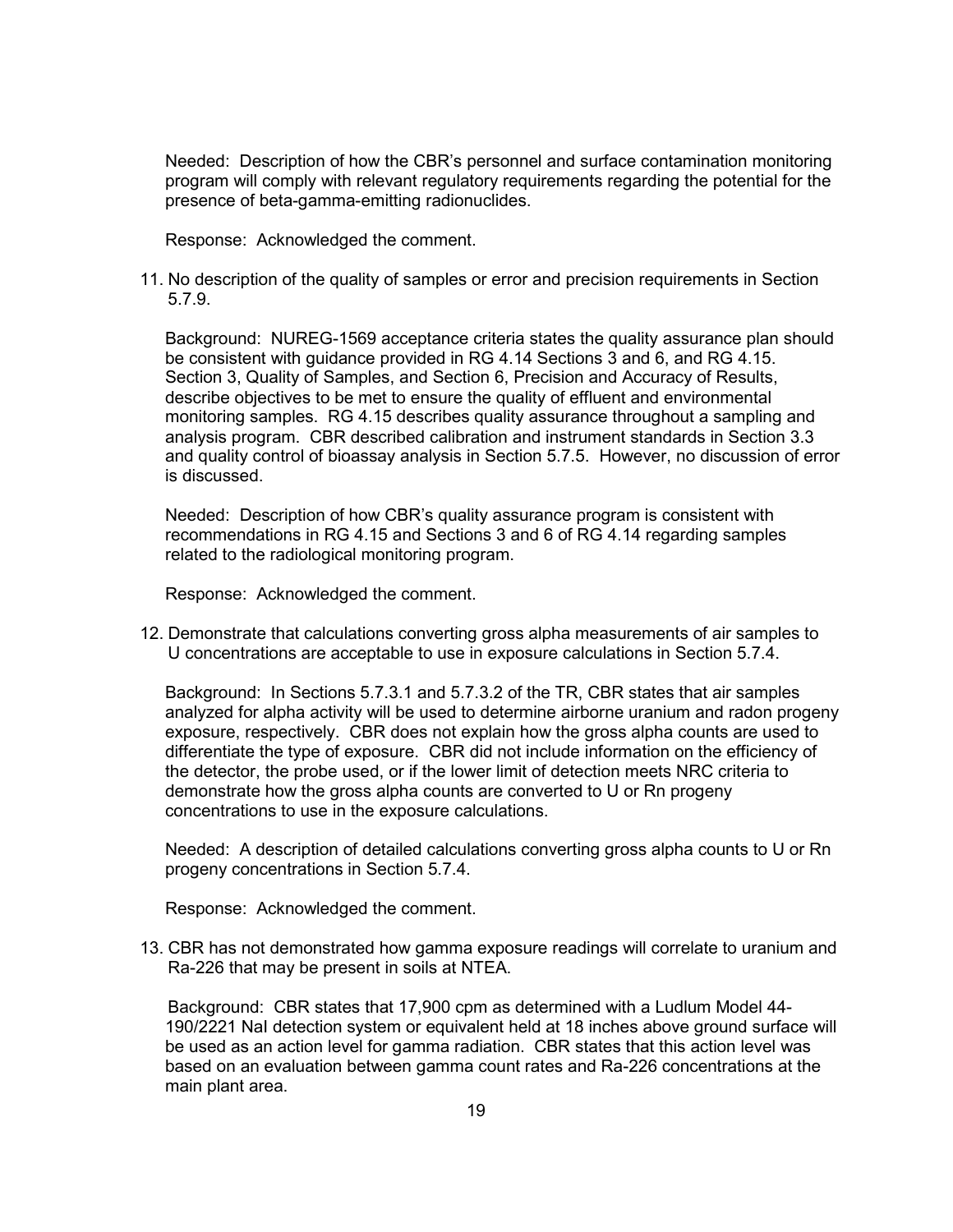Needed: CBR should provide technical justification for using correlation data derived from an unrelated land area and applying this data to NTEA.

Response: Acknowledged the comment.

14. Please specify radiological monitoring that CBR will perform during operations to confirm its licensing basis and the validity of calculations used for estimating public and occupational exposures for all aspects of its operations.

Background: Although calculations are allowed in meeting the requirements of 10 CFR 1301/1302, the NRC staff expects that CBR will perform monitoring to such an extent as to be able to confirm its licensing basis and the validity of calculations used for estimating effluent concentrations and calculating dose for compliance with 20.1301/1302. This concept applies to point sources as well as diffuse sources such as radon released in the wellfield. Compliance with 10 CFR 20.1501 in regards to occupational dose should be approached in the same manner.

Monitoring proposed by CBR does not appear to take into account all sources of potential exposure to workers and members of the public. Examples include effluent discharged from the facility, header houses, and wellfields. More specifically, it is not clear that occupational exposures due to radon and its progeny are considered for all aspects of its operations throughout the permit area.

Needed: A more detailed description of CBR's radiological monitoring program that can be used to confirm its licensing basis and the validity of calculations used for estimating public and occupational exposures for all aspects of its operations.

Response: Acknowledged the comment.

15. More details needed on CBR's ALARA program.

Background:

ALARA requirements relevant to ISR facilities are codified in 10 CFR 20.1101 and 10 CFR 40, Appendix A, Criterion 8.

License Condition 9.12 of SUA-1534 requires CBR to follow the guidance in Regulatory Guide 8.31, *Information Relevant to Ensuring that Occupational Radiation Exposure at Uranium Recovery Facilities Will Be As Low As Is Reasonably Achievable*. Regulatory Guide 8.31 specifically recommends that the annual radiation protection and ALARA audit should address trends in personnel exposure and recommendations on ways to further reduce personnel exposure from uranium and its daughters.

Further, Regulatory Guide 8.10, *Operating Philosophy for Maintaining Occupational Radiation Exposures As Low As Is Reasonably Achievable*, recommends that the RSO and radiation protection staff know the origins of radiation exposures and that they look for ways to reduce exposure.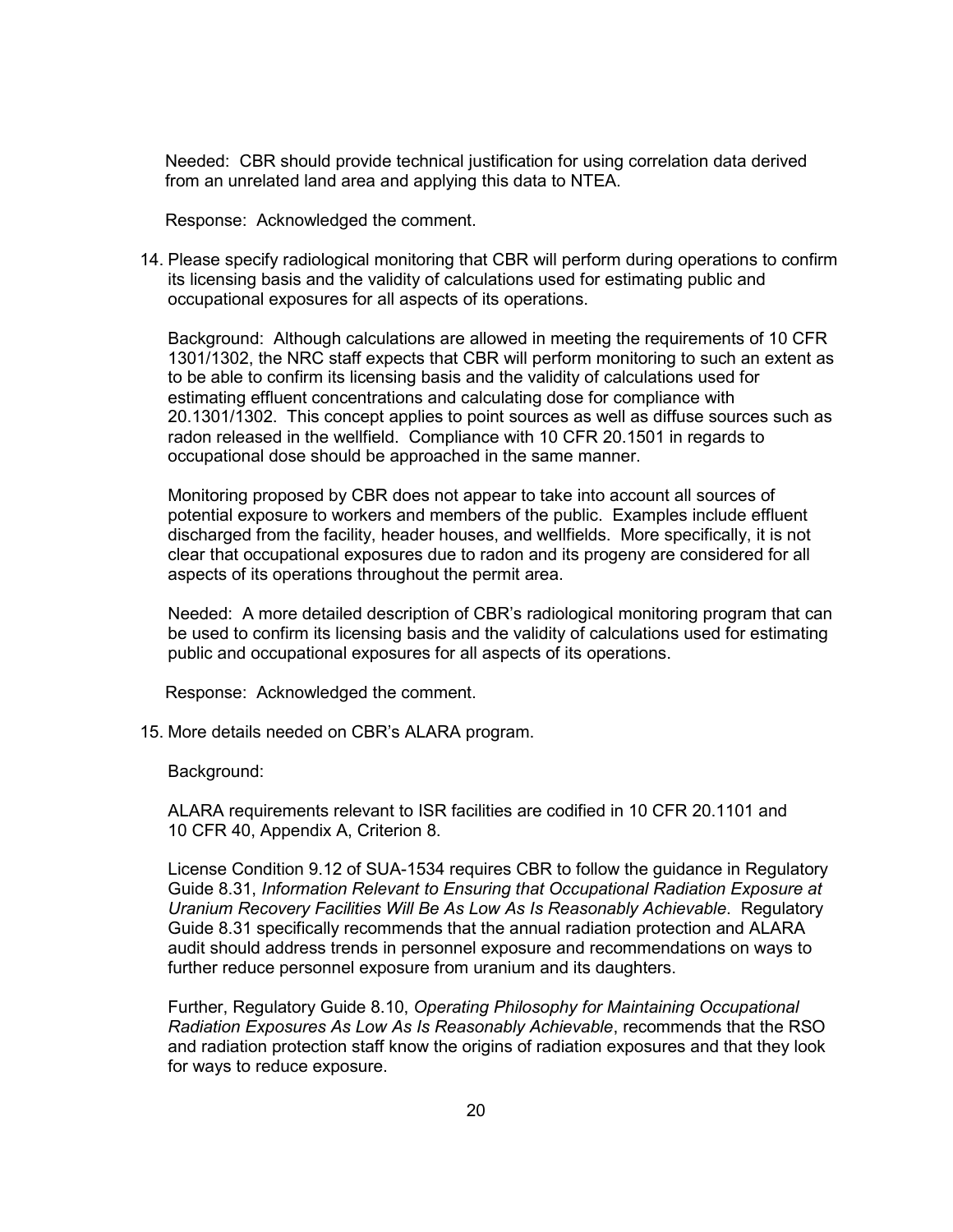Section 5.3 of the CBR's TR describes its management and inspection program. This program includes an annual ALARA audit. However, it is not clear how the CBR's ALARA program is consistent with the principles recommended in Regulatory

Guides 8.31 and 8.10. Although CBR does apply good ALARA practices in its occupational airborne monitoring program described in Section 5.7.3 of its TR (e.g., setting action levels at 25% of the DAC), there are other areas of its radiation protection program that do not address ALARA principles.

Specific examples that NRC staff is requesting clarification on include the following:

- Reliance in Section 5.7.6 of the TR on maximum limits for personnel monitoring.
- No discussion in Section 5.7.6 of the TR on reducing surface contamination from items to be release for unrestricted use. CBR appears to rely on maximum release limits here as well.
- Lack of demonstration that CBR accounts for all sources (e.g., effluents from the facility, wellfield and header houses) of occupational exposure.
- No ALARA goals stated in the TR.
- CBR has not demonstrated that it has a radiological monitoring program that can be used to confirm its licensing basis and the validity of calculations used for estimating public and occupational exposures for all aspects of its operations.

Needed: A detailed description of CBR's ALARA program that addresses the points above and how the program is consistent with recommendations in Regulatory Guides 8.31 and 8.10.

Response: Acknowledged the comment.

#### **II. Confirmatory Items**

There are no confirmatory items in this section.

#### **III. Administrative Items**

1. Inconsistent statement that there will be no airborne particulate effluent from the NT satellite plant in Section 5.7.1.1

Background: This statement conflicts with changes to Section 4.1 provided in the response to RAIs dated February 27, 2009.

Needed: Address inconsistencies in statements.

Response: Acknowledged the comment.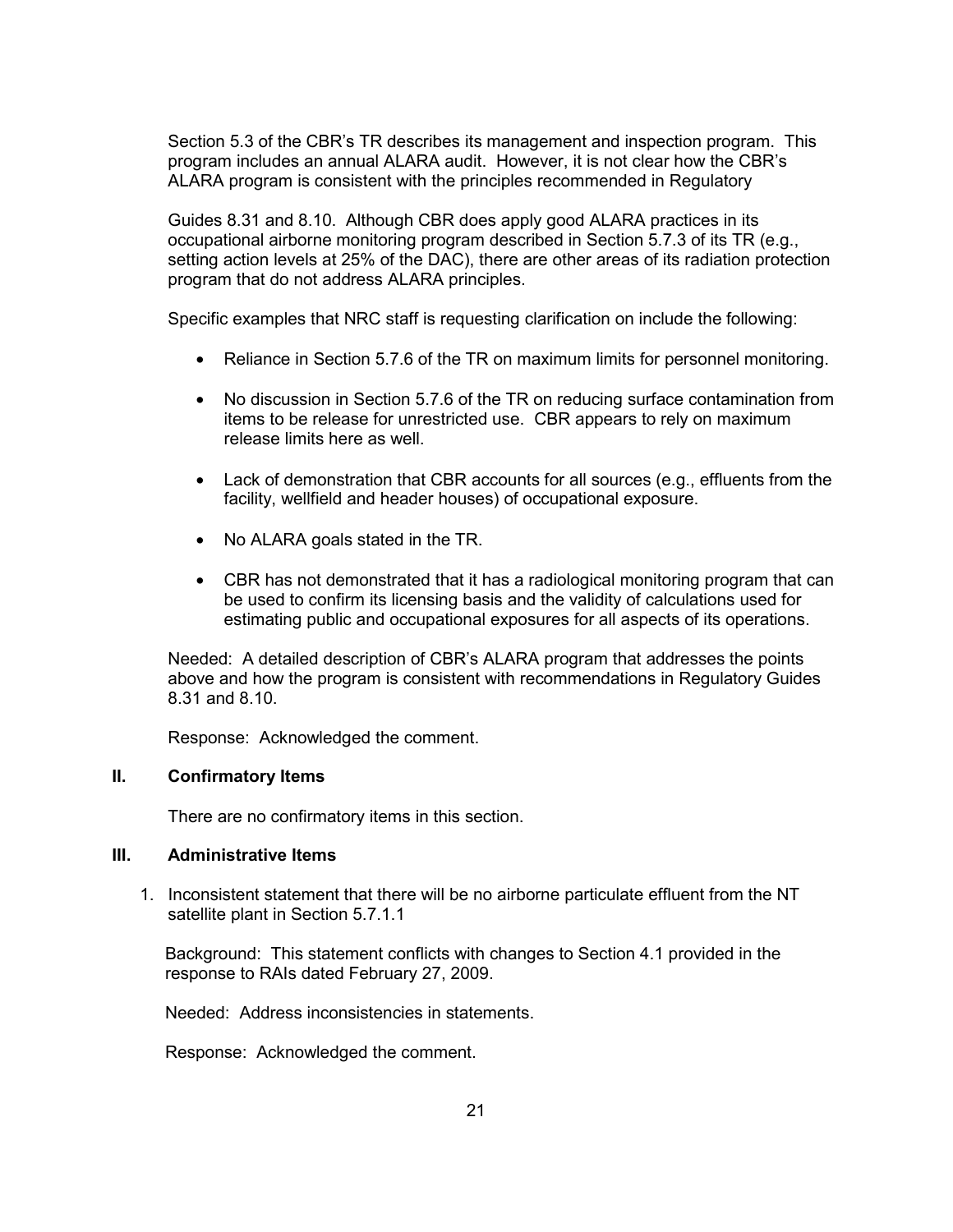2. CBR should verify that procedures will be used.

Background: Throughout Section 5.7.2, CBR uses the word "would" instead of "will." Needed: Correct verb use to demonstrate intent to meet regulatory requirements.

Response: Acknowledged the comment.

3. Response to RAI 5.7.4.1(4)

Background: In reviewing CBR's February 28, 2009, response to NRC's November 17, 2008, request for additional information, it appears that there is a misunderstanding of RAI 5.7.4.1(4). The TR did not provide a definition of the "i" annotation in the exposure equation. NRC is asking for a clarification of what "i" indicates, not that there was an incorrect definition. Based on the equation and the definition of "n" in the equation, the term "i" appears to annotate an individual exposure period.

Needed: Updated TR with proper mathematical notation.

Response: Acknowledged the comment.

4. There is a discrepancy in 6.3.2.1 regarding "NRC-licensed facility."

Background: 6.3.3 and License Condition 9.7 include Agreement State-licensed facility.

Needed: Consistent notation.

Response: Acknowledged the comment.

5. Verification of Soil Cleanup.

Background: In Section 6.4.3 of the TR, CBR committed to following statistical clean-up criteria described in NUREG/CR-5849. This reference has been superseded with NUREG-1575, MARSSIM, has been adopted by the EPA, DOE, NRC, and several other Federal agencies as an improved method to clean-up soils and buildings.

Needed: Updated methodology for proving 95-percent confidence that the survey units meet the cleanup guidelines.

Response: Acknowledged the comment.

#### **Miscellaneous**

**I. Open Issues** 

There are no open issues in this category.